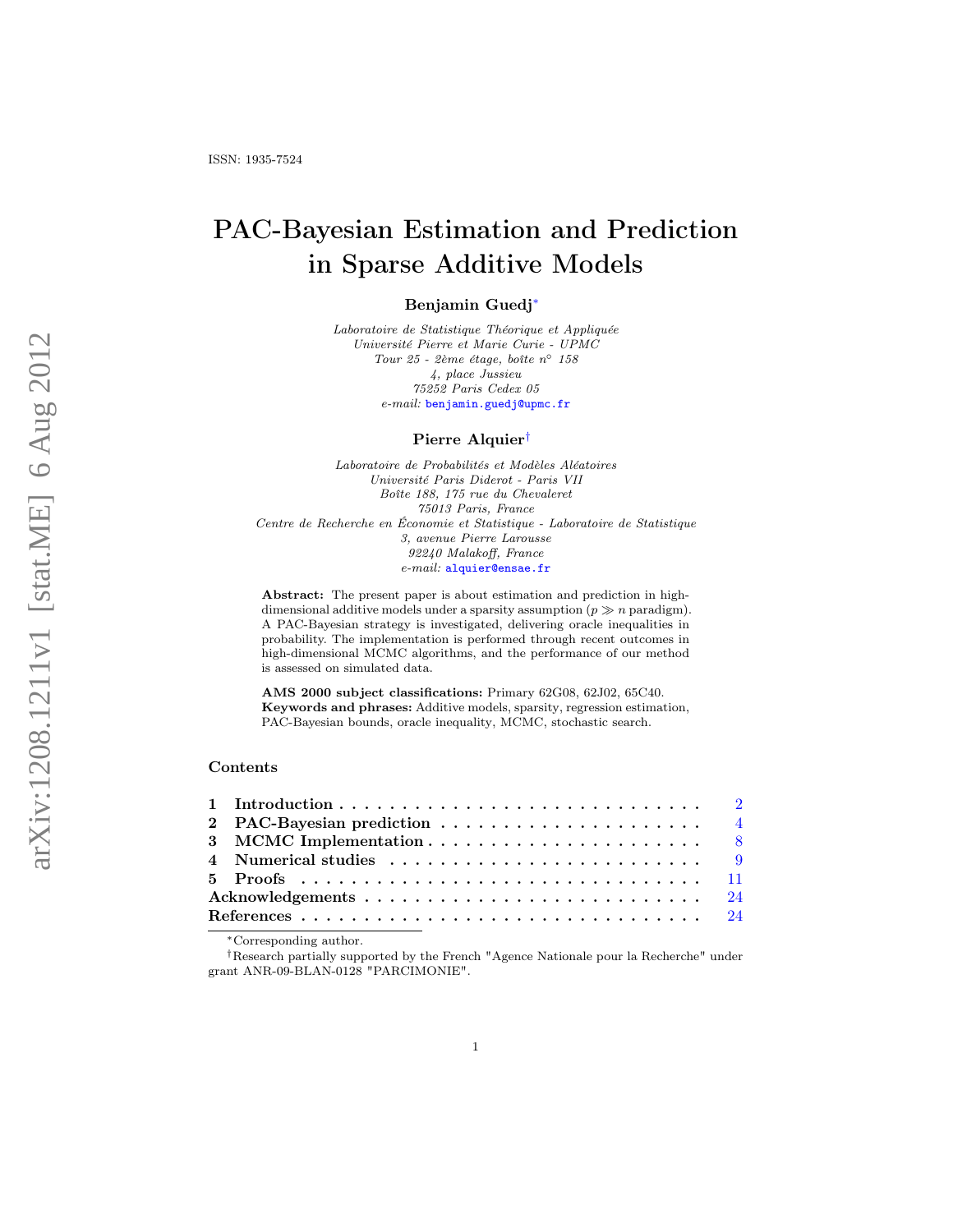#### <span id="page-1-0"></span>1. Introduction

Substantial progress has been achieved over the last years in estimating highdimensional regression models. A thorough introduction to this dynamic field of contemporary statistics is provided by the recent monographs Hastie, Tibshirani and Friedman [\[23\]](#page-24-0), Bühlmann and van de Geer [\[12\]](#page-24-1). In the popular framework of linear and generalized linear models, the Lasso estimator introduced by Tibshirani [\[42\]](#page-25-0) immediately proved successful. Its theoretical properties have been extensively studied and its popularity has never wavered since then, see for example Bunea, Tsybakov and Wegkamp [\[11\]](#page-24-2), van de Geer [\[44\]](#page-25-1), Bickel, Ritov and Tsybakov [\[10\]](#page-24-3), Meinshausen and Yu [\[30\]](#page-25-2). However, even though numerous phenomena are well captured within this linear context, restraining highdimensional statistics to this setting is unsatisfactory. To relax the strong assumptions required in the linear framework, one idea is to investigate a more general class of models, such as nonparametric regression models of the form  $Y = f(X) + W$ , where Y denotes the response, X the predictor and W a zeromean noise. A good compromise between complexity and effectiveness is the additive model. It has been extensively studied and formalized for thirty years now. Amongst many other references, the reader is invited to refer to Stone [\[39\]](#page-25-3), Hastie and Tibshirani [\[21,](#page-24-4) [22\]](#page-24-5), Härdle [\[24\]](#page-24-6). The core of this model is that the regression function is written as a sum of univariate functions  $f = \sum_{i=1}^{p} f_i$ , easing its interpretation. Indeed, each covariate's effect is assessed by a unique function. This class of nonparametric models is a popular setting in statistics, despite the fact that classical estimation procedures are known to perform poorly as soon as the number of covariates  $p$  exceeds the number of observations  $n$  in that setting.

In the present paper, our goal is to investigate a PAC-Bayesian-based prediction strategy in the high-dimensional additive framework ( $p \gg n$  paradigm). In that context, estimation is essentially possible at the price of a sparsity assumption, *i.e.*, most of the  $f_i$  functions are zero. More precisely, our setting is non-asymptotic. As empirical evidences of sparse representations accumulate, high-dimensional statistics are more and more coupled with a sparsity assumption, namely that the intrinsic dimension  $p_0$  of the data is much smaller than  $p$  and  $n$ , see e.g. Giraud, Huet and Verzelen [\[18\]](#page-24-7). Additive modelling under a sparsity constraint has been essentially studied under the scope of the Lasso in Meier, van de Geer and Bühlmann [\[29\]](#page-25-4), Suzuki and Sugiyama [\[41\]](#page-25-5) and Koltchinskii and Yuan [\[25\]](#page-24-8) or of a combination of functional grouped Lasso and backfitting algorithm in Ravikumar et al. [\[35\]](#page-25-6). Those papers inaugurated the study of this problem and contain essential theoretical results consisting in asymptotics (see Meier, van de Geer and Bühlmann [\[29\]](#page-25-4), Ravikumar et al. [\[35\]](#page-25-6)) and nonasymptotics (see Suzuki and Sugiyama [\[41\]](#page-25-5), Koltchinskii and Yuan [\[25\]](#page-24-8)) oracle inequalities. The present article should be seen as a constructive contribution towards a deeper understanding of prediction problems in the additive framework. It should also be stressed that our work is to be seen as an attempt to relax as much as possible assumptions made on the model, such as restrictive conditions on the regressors' matrix. We consider them too much of a non-realistic burden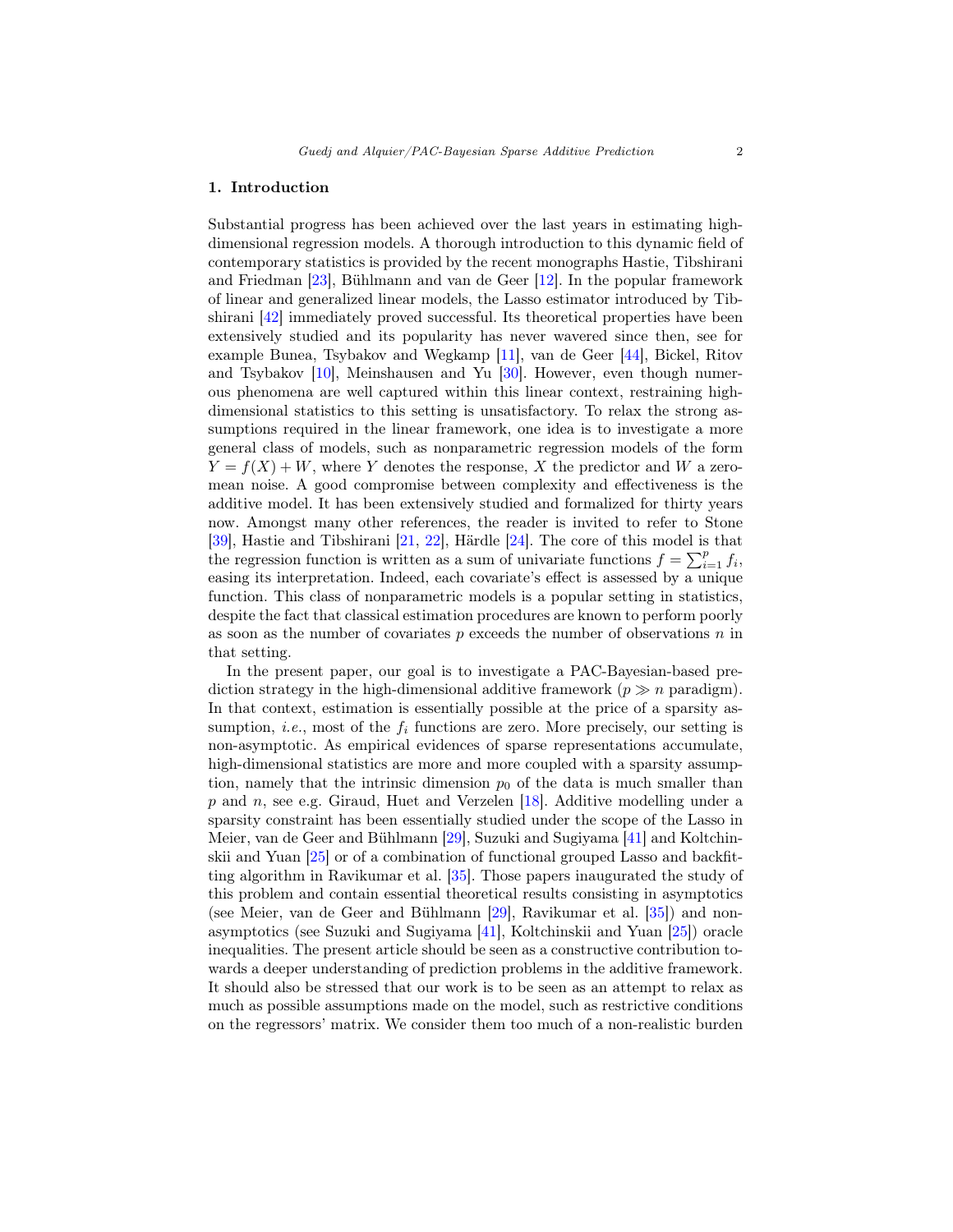when it comes to prediction problems.

Our modus operandi will be based on PAC-Bayesian results, which is original in that context to our knowledge. The PAC-Bayesian theory originates in the two seminal papers Shawe-Taylor and Williamson [\[38\]](#page-25-7), McAllester [\[28\]](#page-25-8) and has been extensively formalized in the context of classification (see Catoni [\[14,](#page-24-9) [15\]](#page-24-10)) and regression (see Audibert [\[5,](#page-23-2) [6\]](#page-23-3), Alquier [\[1,](#page-23-4) [2\]](#page-23-5), Audibert and Catoni [\[8,](#page-23-6) [9\]](#page-24-11)). However, the methods presented in these references are not explicitly designed to cover the high-dimensional setting under the sparsity assumption. Thus, the PAC-Bayesian theory has been worked out in the sparsity perspective lately, by Dalalyan and Tsybakov [\[16,](#page-24-12) [17\]](#page-24-13), Alquier and Lounici [\[4\]](#page-23-7), Rigollet and Tsybakov [\[37\]](#page-25-9). The main message of these studies is that aggregation with a properly chosen prior is able to deal effectively with the sparsity issue. Interesting additional references addressing the aggregation outcomes would be Rigollet [\[36\]](#page-25-10), Audibert [\[7\]](#page-23-8). The former aggregation procedures rely on an exponential weights approach, achieving good statistical properties. Our method should be seen as an extension of these techniques, and is particularly focused on additive modelling specificities. Contrary to procedures such as the Lasso, the Dantzig selector and other penalized methods which are provably consistent under restrictive assumptions on the Gram matrix associated to the predictors, PAC-Bayesian aggregation requires only minimal assumptions on the model. Our method is supported by oracle inequalities in probability, that are valid in both asymptotic and nonasymptotic settings. We also show that our estimators achieve the optimal rate of convergence over traditional smoothing classes such as Sobolev ellipsoids. It should be stressed that our work is inspired by Alquier and Biau [\[3\]](#page-23-9), which addresses the celebrated single-index model with similar tools and philosophy. Let us also mention that although the use of PAC-Bayesian techniques are original in this context, parallel work has been conducted in the deterministic design case by [\[40\]](#page-25-11).

A major difficulty when considering high-dimensional problems is to achieve a favorable compromise between statistical and computational performances. The recent and thorough monograph Bühlmann and van de Geer [\[12\]](#page-24-1) shall provide the reader with valuable insights that address this drawback. As a consequence, the explicit implementation of PAC-Bayesian techniques remains unsatisfactory as existing routines are only put to test with small values of p (typically  $p < 100$ , contradicting with the high-dimensional framework. In the meantime, as a solution of a convex problem the Lasso proves computable for large values of  $p$  in reasonable amounts of time. We therefore focused on improving the computational aspect of our PAC-Bayesian strategy. Monte Carlo Markov Chains (MCMC) techniques proved increasingly popular in the Bayesian community, for they probably are the best way of sampling from potentially complex probability distributions. The reader willing to find a thorough introduction to such techniques is invited to refer to the comprehensive monographs Marin and Robert [\[26\]](#page-24-14), Meyn and Tweedie [\[31\]](#page-25-12). While Alquier and Biau [\[3\]](#page-23-9), Alquier and Lounici [\[4\]](#page-23-7) explore versions of the reversible jump MCMC method (RJM-CMC) introduced by Green [\[19\]](#page-24-15), Dalalyan and Tsybakov [\[16,](#page-24-12) [17\]](#page-24-13) investigate a Langevin-Monte Carlo-based method, however only a deterministic design is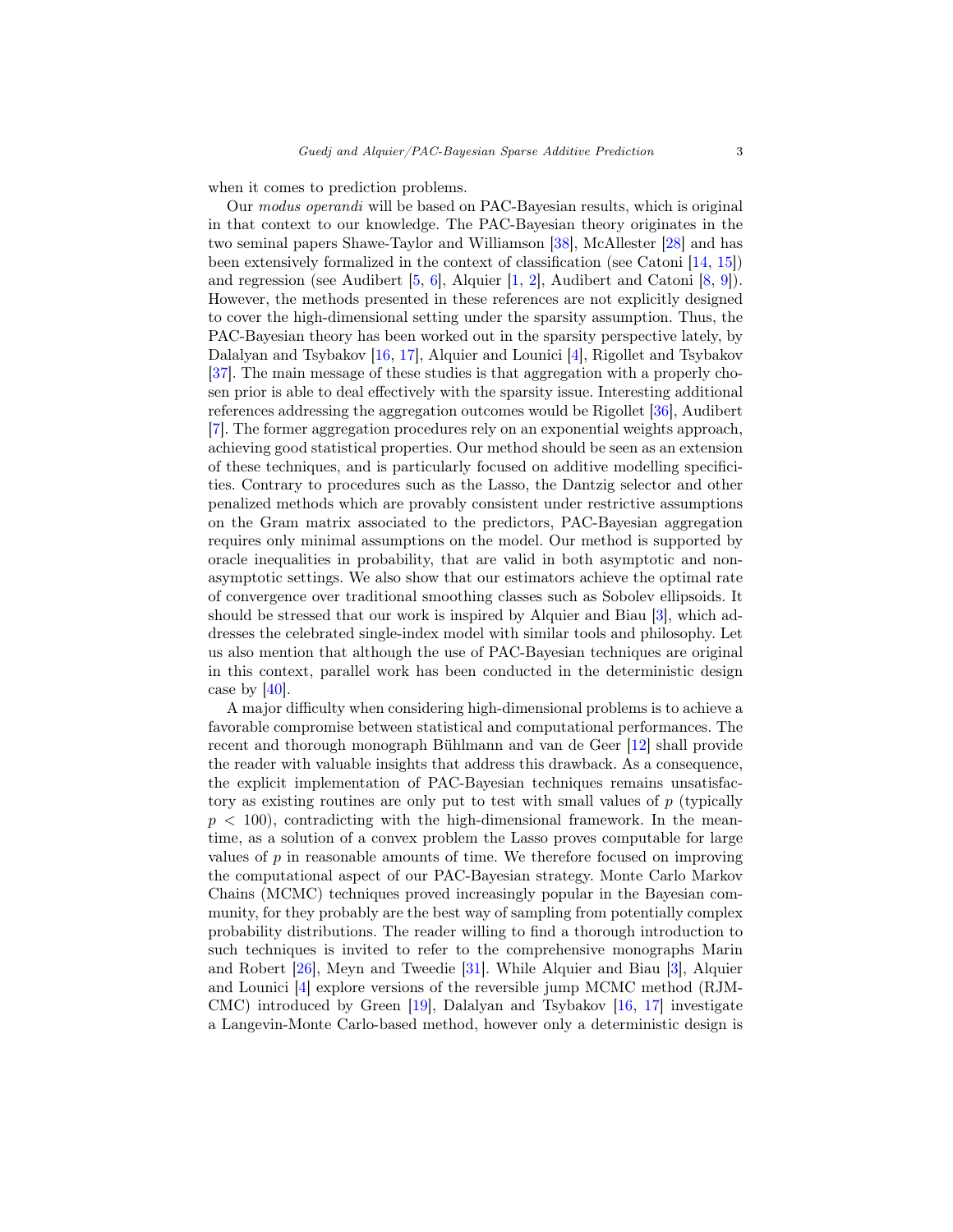considered. We shall try to overcome those limitations by considering adaptations of a recent procedure whose comprehensive description is to be found in Petralias [\[32\]](#page-25-13), Petralias and Dellaportas [\[33\]](#page-25-14). This procedure called Subspace Carlin and Chib algorithm originates in the seminal paper Carlin and Chib [\[13\]](#page-24-16), and has a close philosophy of Hans, Dobra and West [\[20\]](#page-24-17), as it favors local moves for the Markov chain. We shall provide numerical evidence that our method is computationally efficient, on simulated data.

The paper is organized as follows. [Section 2](#page-3-0) presents our PAC-Bayesian prediction strategy in additive models. In particular, it contains the main theoretical results of this paper which consist in oracle inequalities. [Section 3](#page-7-0) is devoted to the implementation of our procedure, along with numerical experiments on simulated data, presented in [Section 4.](#page-8-0) Finally, and for the sake of clarity, proofs have been postponed to [Section 5.](#page-10-0)

## <span id="page-3-0"></span>2. PAC-Bayesian prediction

Let  $(\Omega, \mathcal{A}, \mathbb{P})$  be a probability space on which we denote by  $\{(\mathbf{X}_i, Y_i)\}_{i=1}^n$  a sample of  $n$  independent and identically distributed  $(i.i.d.)$  random vectors in  $(-1, 1)^p \times \mathbb{R}$ , with  $\mathbf{X}_i = (X_{i1}, \dots, X_{ip})$ , satisfying

$$
Y_i = \psi^{\star}(\mathbf{X}_i) + \xi_i = \sum_{j=1}^p \psi_j^{\star}(X_{ij}) + \xi_i, \quad i \in \{1, ..., p\},
$$

where  $\psi_1^*, \ldots, \psi_p^*$  are p continuous functions  $(-1,1) \to \mathbb{R}$  and  $\{\xi_i\}_{i=1}^n$  is a set of i.i.d. (conditionaly to  $\{(\mathbf{X}_i, Y_i)\}_{i=1}^n$ ) real-valued random variables. Let  $P$  denote the distribution of the sample  $\{(\mathbf{X}_i, Y_i)\}_{i=1}^n$ . Denote by E the expectation computed with respect to  $\mathbb P$  and let  $\|\cdot\|_{\infty}$  be the supremum norm. We make the two following assumptions.

(A1) For any integer k,  $\mathbb{E}[\xi_1|^k] < \infty$ ,  $\mathbb{E}[\xi_1|\mathbf{X}_1] = 0$  and there exist two positive constants L and  $\sigma^2$  such that for any integer  $k \geq 2$ ,

<span id="page-3-1"></span>
$$
\mathbb{E}[|\xi_1|^k|\mathbf{X}_1] \leq \frac{k!}{2}\sigma^2 L^{k-2}.
$$

<span id="page-3-2"></span>(A2) There exists a constant  $C > \max(1, \sigma)$  such that  $\|\psi^*\|_{\infty} \leq C$ .

Note that [A1](#page-3-1) implies that  $\mathbb{E}\xi_1 = 0$  and that the distribution of  $\xi_1$  may depend on  $\mathbf{X}_1$ . In particular, [A1](#page-3-1) holds if  $\xi_1$  is a zero-mean gaussian with variance  $\gamma^2(\mathbf{X}_1)$ where  $x \mapsto \gamma^2(x)$  is bounded.

We are mostly interested in sparse additive models, in which only a few  $\{\psi_j^{\star}\}_{j=1}^p$  are not identically zero. Let  $\{\varphi_k\}_{k=1}^{\infty}$  be a known countable set of continuous functions  $\mathbb{R} \to (-1,1)$  called the dictionary. In the sequel,  $|\mathcal{H}|$  stands for the cardinality of a set  $\mathcal{H}$ . For any p-th tuple  $\mathbf{m} = (m_1, \ldots, m_p) \in \mathbb{N}^p$ , denote by  $S(\mathbf{m}) \subset \{1, \ldots, p\}$  the set of indices of nonzero elements of **m**, *i.e.*,

$$
|S(\mathbf{m})| = \sum_{j=1}^{p} \mathbb{1}[m_j > 0],
$$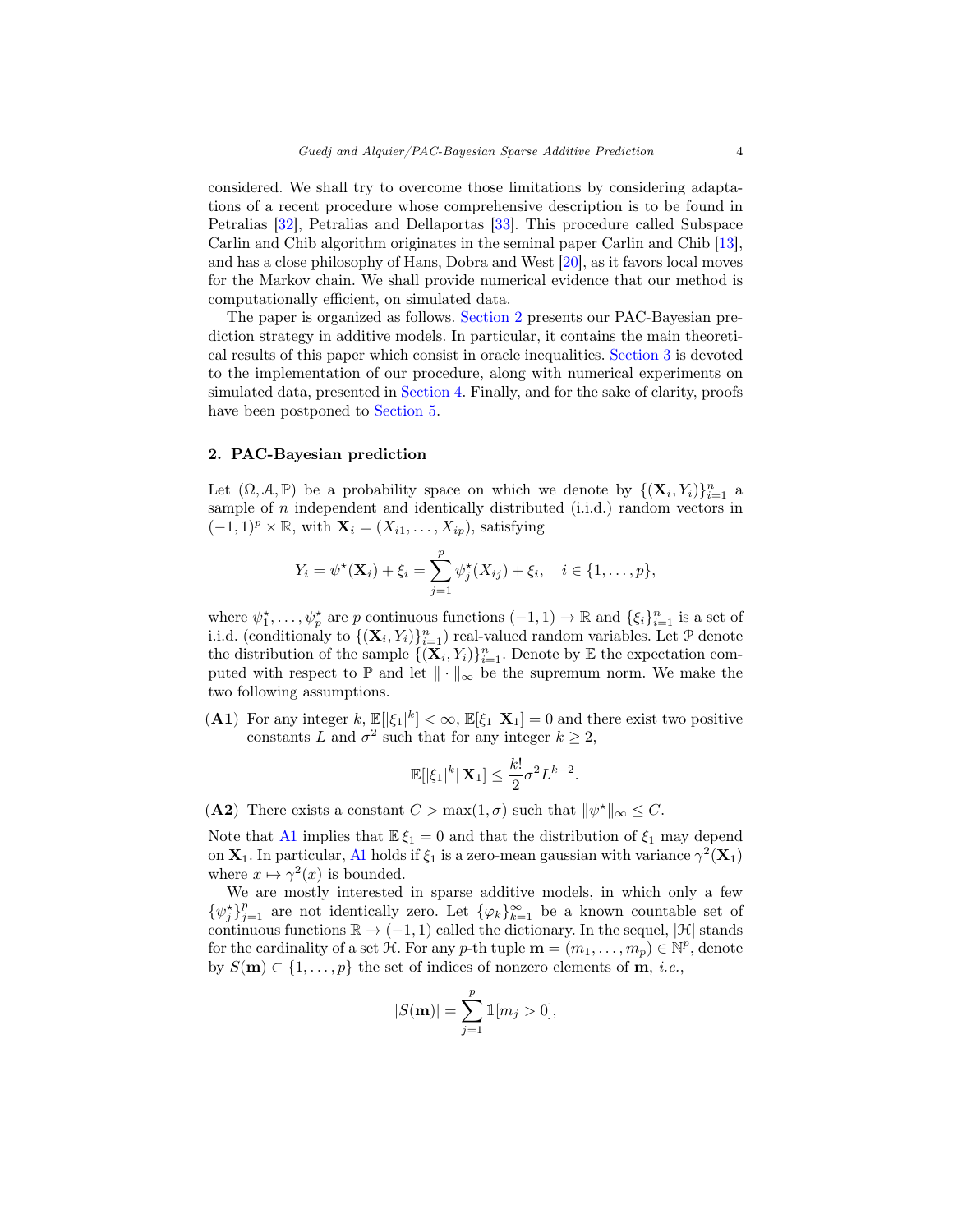and define

$$
\Theta_{\mathbf{m}} = \{ \theta \in \mathbb{R}^{m_1} \times \cdots \times \mathbb{R}^{m_p} \},
$$

with the convention  $\mathbb{R}^0 = \emptyset$ . The set  $\Theta_{\mathbf{m}}$  is embedded with its canonical Borel field  $\mathcal{B}(\Theta_m) = \mathcal{B}(\mathbb{R}^{m_1}) \otimes \cdots \otimes \mathcal{B}(\mathbb{R}^{m_p})$ . Denote by

$$
\Theta \mathbin{\stackrel{\rm def}{=}} \bigcup_{\mathbf{m} \in \mathcal{M}} \Theta_{\mathbf{m}},
$$

which is equipped with the  $\sigma$ -algebra  $\mathcal{T} = \sigma \left(\bigvee_{\mathbf{m} \in \mathcal{M}} \mathcal{B}(\Theta_{\mathbf{m}})\right)$ , where  $\mathcal M$  is the collection of models  $\mathcal{M} = \{ \mathbf{m} = (m_1, \dots, m_p) \in \mathbb{N}^p \}$ . Consider the span of the set  $\{\varphi_k\}_{k=1}^{\infty}$ , *i.e.*, the set of functions

$$
\mathbb{F} = \left\{ \psi_{\theta} = \sum_{j \in S(\mathbf{m})} \psi_j = \sum_{j \in S(\mathbf{m})} \sum_{k=1}^{m_j} \theta_{jk} \varphi_k : \theta \in \Theta_{\mathbf{m}}, \mathbf{m} \in \mathcal{M} \right\},\
$$

equipped with a countable generated  $\sigma$ -algebra denoted by  $\mathcal{F}$ . The risk and empirical risk associated to any  $\psi_{\theta} \in \mathbb{F}$  are defined respectively as

$$
R(\psi_{\theta}) = \mathbb{E}[Y_1 - \psi_{\theta}(\mathbf{X}_1)]^2 \quad \text{and} \quad R_n(\psi_{\theta}) = r_n(\{\mathbf{X}_i, Y_i\}_{i=1}^n, \psi_{\theta}),
$$

where

$$
r_n(\{\mathbf{x}_i, y_i\}_{i=1}^n, \psi_{\theta}) = \frac{1}{n} \sum_{i=1}^n (y_i - \psi_{\theta}(\mathbf{x}_i))^2.
$$

Consider the probability  $\eta_{\alpha}$  on the set M defined by

$$
\eta_{\alpha} \colon \mathbf{m} \mapsto \frac{1 - \frac{\alpha}{1 - \alpha}}{1 - \left(\frac{\alpha}{1 - \alpha}\right)^{p+1}} \binom{p}{|S(\mathbf{m})|}^{-1} \alpha^{\sum_{j=1}^{p} m_j},
$$

for some  $\alpha \in (0, 1/2)$ . Let us stress the fact that the probability  $\eta_{\alpha}$  acts as a penalization term over a model m, on the number of its active regressors through the combinatorial term  $\binom{p}{|S(m)|}^{-1}$  and on their expansion through  $\alpha^{\sum_{j=1}^{p}m_j}$ .

Our procedure relies on the following construction of the probability  $\pi$ , referred to as the prior, in order to promote the sparsity properties of the target regression function  $\psi^*$ . For any  $m \in M$ ,  $\zeta > 0$  and  $x \in \Theta_m$ , denote by  $\mathcal{B}^1_m(x, \zeta)$ the  $\ell^1$ -ball centered in **x** with radius  $\zeta$ . For any **m**  $\in \mathcal{M}$ , denote by  $\pi_{\mathbf{m}}$  the uniform distribution on  $\mathcal{B}_{\mathbf{m}}^1(0, C)$ . Define the probability  $\pi$  on  $(\Theta, \mathcal{I}),$ 

$$
\pi(A) = \sum_{\mathbf{m} \in \mathcal{M}} \eta_{\alpha}(\mathbf{m}) \pi_{\mathbf{m}}(A), \quad A \in \mathfrak{T}.
$$

Note that the volume  $V_{\mathbf{m}}(C)$  of  $\mathcal{B}_{\mathbf{m}}^1(0, C)$  is given by

$$
V_{\mathbf{m}}(C) = \frac{(2C)^{\sum_{j \in S(\mathbf{m})} m_j}}{\Gamma(\sum_{j \in S(\mathbf{m})} m_j + 1)} = \frac{(2C)^{\sum_{j \in S(\mathbf{m})} m_j}}{\left(\sum_{j \in S(\mathbf{m})} m_j\right)!}.
$$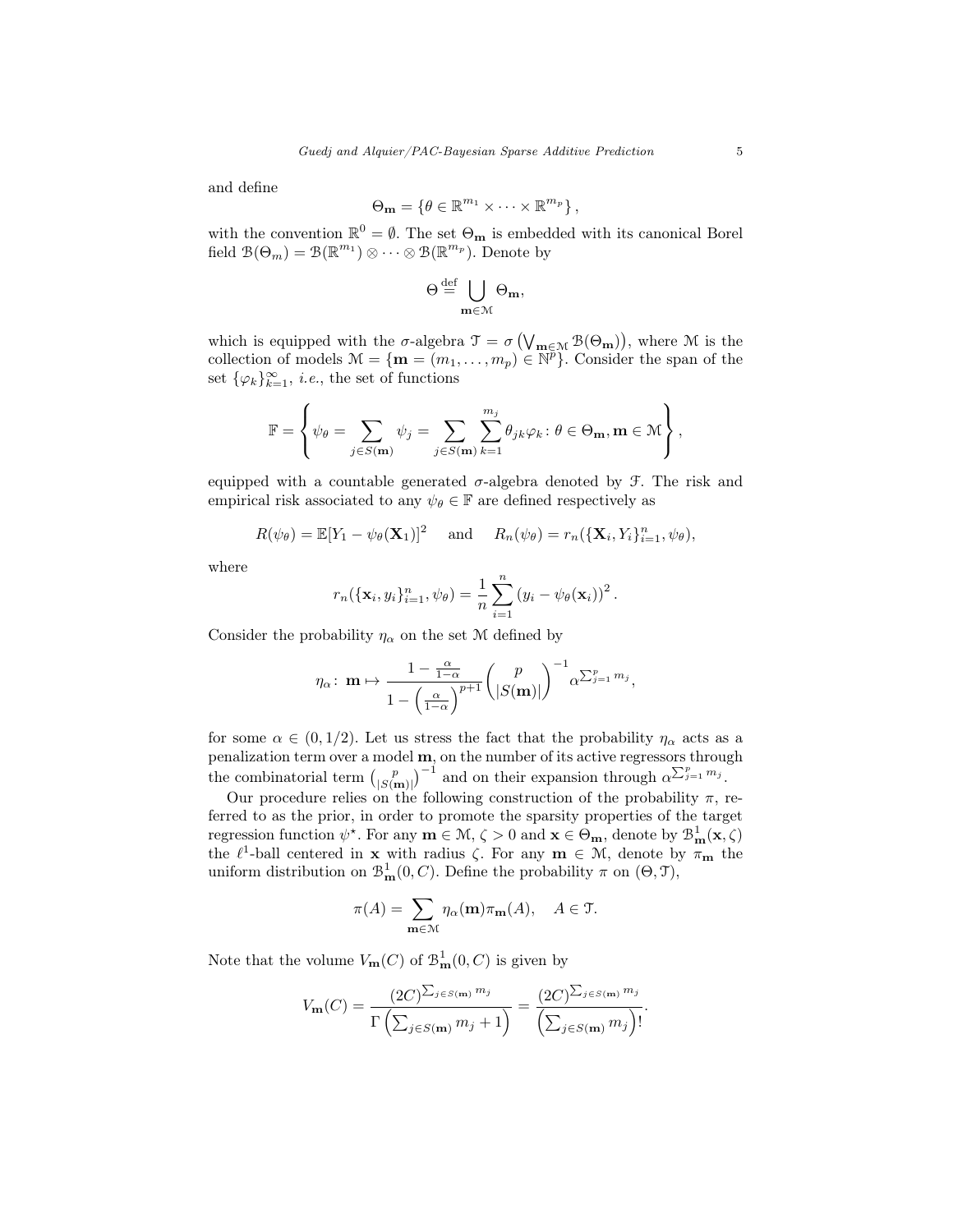Finally, set  $\delta > 0$  (which may be interpreted as an inverse temperature parameter) and the posterior Gibbs transition density is

$$
\rho_{\delta}(\{(\mathbf{x}_i, y_i)\}_{i=1}^n, \theta) = \sum_{\mathbf{m} \in \mathcal{M}} \frac{\eta_{\alpha}(\mathbf{m})}{V_{\mathbf{m}}(C)} \mathbb{1}_{\mathcal{B}_{\mathbf{m}}^1(0, C)}(\theta) \frac{\exp[-\delta r_n(\{\mathbf{x}_i, y_i\}_{i=1}^n, \psi_{\theta})]}{\int \exp[-\delta r_n(\{\mathbf{x}_i, y_i\}_{i=1}^n, \psi_{\theta})] \pi(\mathrm{d}\theta)}.
$$
 (2.1)

We then consider two competing estimators. The first one is the randomized Gibbs estimator  $\hat{\Psi}$ , constructed with parameters  $\hat{\theta}$  sampled from the posterior Gibbs density, *i.e.*, for any  $A \in \mathcal{F}$ ,

<span id="page-5-0"></span>
$$
\mathbb{P}(\hat{\Psi} \in A | \{\mathbf{X}_i, Y_i\}_{i=1}^n) = \int_A \rho_\delta(\{\mathbf{X}_i, Y_i\}_{i=1}^n, \theta) \pi(\mathrm{d}\theta),\tag{2.2}
$$

while the second one is the aggregated Gibbs estimator  $\hat{\Psi}^{\text{A}}$  defined as the posterior mean

<span id="page-5-1"></span>
$$
\hat{\Psi}^{\mathcal{A}} = \int \psi_{\theta} \rho_{\delta}(\{\mathbf{X}_i, Y_i\}_{i=1}^n, \theta) \pi(\mathrm{d}\theta) = \mathbb{E}[\hat{\Psi}|\{\mathbf{X}_i, Y_i\}_{i=1}^n]. \tag{2.3}
$$

These estimators have been introduced in Catoni [\[14,](#page-24-9) [15\]](#page-24-10) and investigated in further work by Audibert [\[5\]](#page-23-2), Alquier [\[1,](#page-23-4) [2\]](#page-23-5), Dalalyan and Tsybakov [\[16,](#page-24-12) [17\]](#page-24-13).

For the sake of clarity, denote by D a generic numerical constant in the sequel. We are now in a position to write a PAC-Bayesian oracle inequality.

<span id="page-5-2"></span>**Theorem 2.1.** Let  $\hat{\psi}$  and  $\hat{\psi}^{\text{A}}$  be realizations of the Gibbs estimators defined by  $(2.2)$ – $(2.3)$ , respectively. Let [A1](#page-3-1) and [A2](#page-3-2) hold. Set  $w = 8C \max(L, C)$  and  $\delta = n\ell/[w+4(\sigma^2+C^2)]$ , for  $\ell \in (0,1)$ , and let  $\varepsilon \in (0,1)$ . Then with P-probability at least  $1 - 2\varepsilon$ ,

$$
R(\hat{\psi}) - R(\psi^*) \quad R(\hat{\psi}^*) - R(\psi^*) \quad \text{and} \quad \inf_{m \in \mathcal{M}} \inf_{\theta \in \mathcal{B}^1_{m}(0, C)} \left\{ R(\psi_{\theta}) - R(\psi^*) \right\} + |S(m)| \frac{\log(p/|S(m)|)}{n} + \frac{\log(n)}{n} \sum_{j \in S(m)} m_j + \frac{\log(1/\varepsilon)}{n} \right\}, \quad (2.4)
$$

where  $\mathcal D$  depends upon w,  $\sigma$ ,  $C$ ,  $\ell$  and  $\alpha$  defined above.

Under mild assumptions, [Theorem 2.1](#page-5-2) provides inequalities which admit the following interpretation. If there exists a "small" model in the collection M, *i.e.*, a model **m** such that  $\sum_{j \in S(m)} m_j$  and  $|S(m)|$  are small, such that  $\psi_{\theta}$  (with  $\theta \in \Theta_{\mathbf{m}}$ ) is close to  $\psi^*$ , then  $\hat{\psi}$  and  $\hat{\psi}^{\mathbf{A}}$  are also close to  $\psi^*$  up to  $\log(n)/n$  $\sum_{j \in S(m)} m_j/n$  and  $|S(m)|/n$  starts to emerge, thereby deteriorating the global and  $\log(p)/n$  terms. However, if no such model exists, at least one of the terms quality of the bound. A satisfying estimation of  $\psi^*$  is typically possible when  $\psi^*$  admits a sparse representation.

To go further, we derive from [Theorem 2.1](#page-5-2) an inequality on Sobolev ellipsoids. We show that our procedure achieves the optimal rate of convergence in this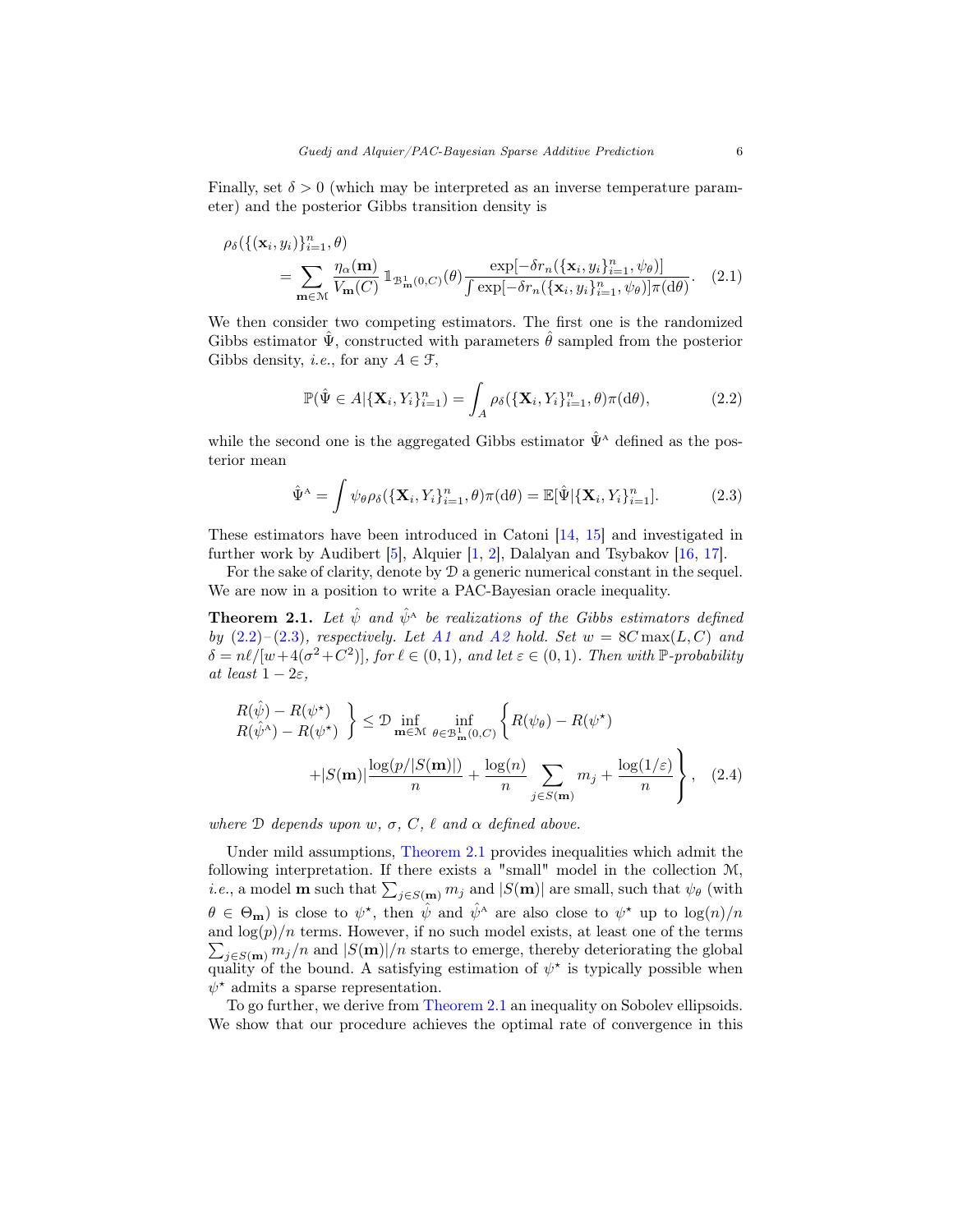setting. For the sake of shortness, we consider Sobolev spaces, however one can easily derive the following results in other functional spaces such as Besov spaces. See Tsybakov [\[43\]](#page-25-15) and the references therein.

The notation  $\{\varphi_k\}_{k=1}^{\infty}$  now refers to the (non-normalized) trigonometric system, defined as

$$
\varphi_1: t \mapsto 1, \quad \varphi_{2j}: t \mapsto \cos(\pi j t), \quad \varphi_{2j+1}: t \mapsto \sin(\pi j t),
$$

with  $j \in \mathbb{N}^*$  and  $t \in (-1,1)$ . Let us denote by  $S^*$  the set of indices of nonidentically zero regressors. That is, the regression function  $\psi^*$  is

$$
\psi^\star = \sum_{j \in S^\star} \psi^\star_j.
$$

Assume that for any  $j \in S^*$ ,  $\psi_j^*$  belongs to the Sobolev ellipsoid  $\mathcal{W}(r_j, d_j)$ defined as

$$
\mathcal{W}(r_j, d_j) = \left\{ f \in \mathcal{L}^2([-1, 1]) : f = \sum_{k=1}^{\infty} \theta_k \varphi_k \text{ and } \sum_{i=1}^{\infty} i^{2r_j} \theta_i^2 \le d_j \right\}.
$$

for unknown regularity parameters  $r_1, \ldots, r_{|S^*|} \geq 2$ . Let us stress the fact that this assumption casts our results onto the adaptive setting. It also implies that  $\psi^*$  belongs to the Sobolev ellipsoid  $\mathcal{W}(r,d)$ , with  $r = \min_{j \in S^*} r_j$  and  $d = \max_{j \in S^*} d_j$ , *i.e.*,

<span id="page-6-0"></span>
$$
\psi^* = \sum_{j \in S^*} \sum_{k=1}^{\infty} \theta_{jk}^* \varphi_k.
$$
 (2.5)

Further, make the following assumption.

(A3) The distribution of the data P has a probability density with respect to the corresponding Lebesgue measure, bounded from above by a constant  $B > 0$ .

<span id="page-6-1"></span>**Theorem 2.2.** Let  $\hat{\psi}$  and  $\hat{\psi}^{\text{A}}$  be realizations of the Gibbs estimators defined by  $(2.2)$ – $(2.3)$ , respectively. Let [A1,](#page-3-1) [A2](#page-3-2) and [A3](#page-6-0) hold. Set  $w = 8C \max(L, C)$  and  $\delta = n\ell/[w+4(\sigma^2+C^2)]$ , for  $\ell \in (0,1)$ , and let  $\varepsilon \in (0,1)$ . Then with P-probability at least  $1 - 2\varepsilon$ ,

$$
\label{eq:R} \begin{split} &R(\hat{\psi})-R(\psi^\star) \atop R(\hat{\psi}^\Lambda)-R(\psi^\star) \end{split} \Bigg\} \leq \\ & \mathcal{D} \left\{\sum_{j \in S^\star} d_j^{\frac{2\tau_j}{2\tau_j+1}} \left(\frac{\log(n)}{2nr_j}\right)^{\frac{2\tau_j}{2\tau_j+1}}+|S^\star|\log(p/|S^\star|)/n+\frac{\log(1/\varepsilon)}{n}\right\},
$$

where  $\mathcal D$  is a constant depending only on w,  $\sigma$ , C,  $\ell$ ,  $\alpha$  and B.

[Theorem 2.2](#page-6-1) illustrates that we obtain the minimax rate of convergence over Sobolev classes up to a  $log(n)$  term. Indeed, the minimax rate to estimate a single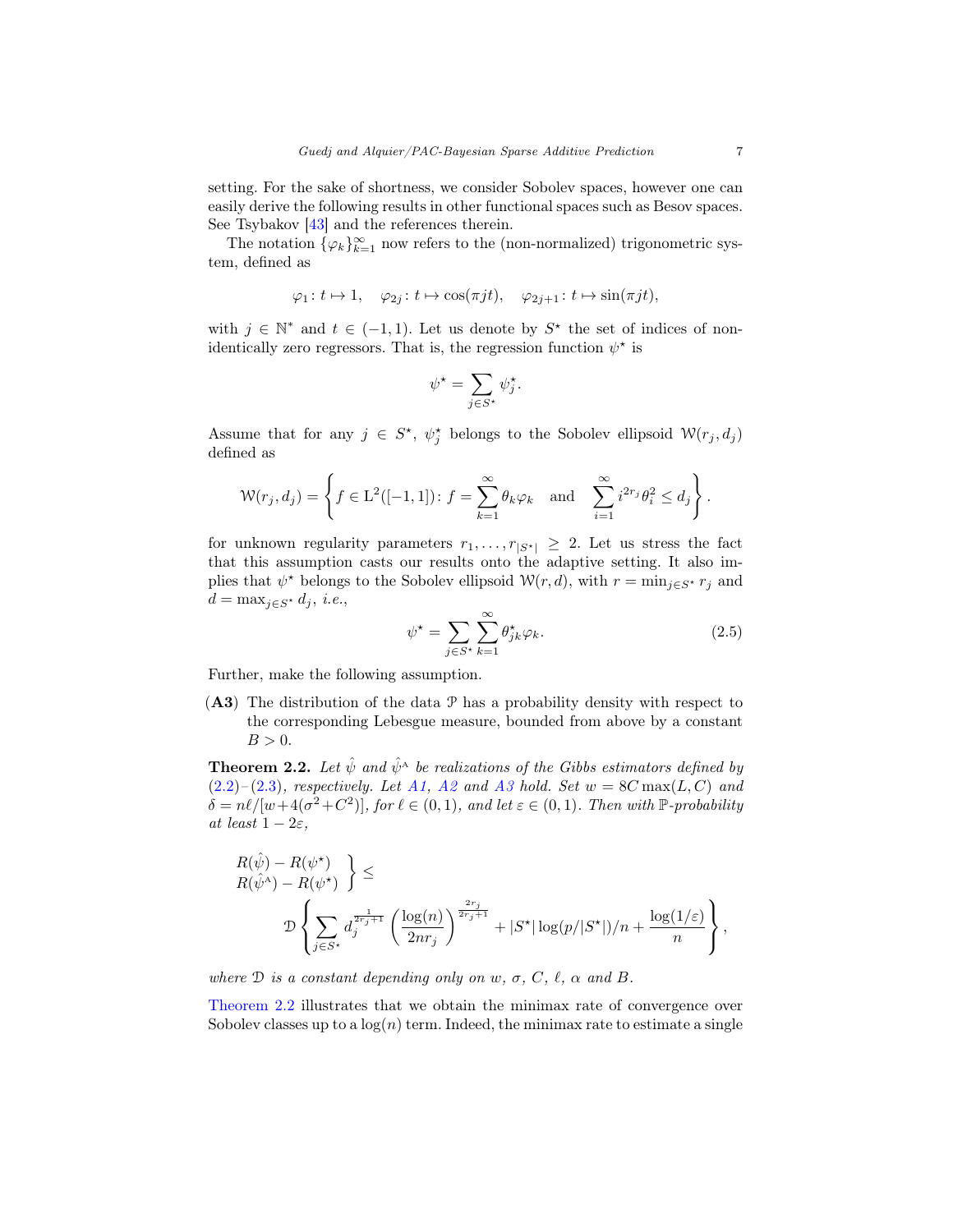function with regularity r is  $n^{\frac{2r}{2r+1}}$ , see for example Tsybakov [\[43,](#page-25-15) Chapter 2]. [Theorem 2.1](#page-5-2) and [Theorem 2.2](#page-6-1) thus validate our method.

A natural extension is to consider sparsity on both regressors and their expansion, instead of sparse regressors and nested expansion as before. That is, we no longer consider the first  $m_i$  dictionary functions for the expansion of regressor j. To this aim, we slightly extend the previous notation. Let  $K \in \mathbb{N}^*$  be the length of the dictionary. A model is now denoted by  $\mathbf{m} = (\mathbf{m}_1, \dots, \mathbf{m}_p)$  and for any  $j \in \{1, \ldots, p\}$ ,  $\mathbf{m}_j = (m_{j1}, \ldots, m_{jK})$  is a K-sized vector whose entries are 1 whenever the corresponding dictionary function is present in the model and 0 otherwise. Introduce the notation

$$
S(\mathbf{m}) = \{\mathbf{m}_j \neq \mathbf{0}, j \in \{1, \ldots, p\}\}, \quad S(\mathbf{m}_j) = \{m_{jk} \neq 0, k \in \{1, \ldots, K\}\}.
$$

The prior distribution on the models space M is now

$$
\eta_{\alpha} \colon \mathbf{m} \mapsto \frac{1 - \alpha^{\frac{1 - \alpha^{K+1}}{1 - \alpha}}}{1 - \left(\alpha^{\frac{1 - \alpha^{K+1}}{1 - \alpha}}\right)^{p+1}} \left(\frac{p}{|S(\mathbf{m})|}\right)^{-1} \prod_{j \in S(\mathbf{m})} \left(\frac{K}{|S(\mathbf{m}_j)|}\right)^{-1} \alpha^{|S(\mathbf{m}_j)|},
$$

for any  $\alpha \in (0, 1/2)$ .

<span id="page-7-1"></span>**Theorem 2.3.** Let  $\hat{\psi}$  and  $\hat{\psi}^{\text{A}}$  be realizations of the Gibbs estimators defined by  $(2.2)$ – $(2.3)$ , respectively. Let [A1](#page-3-1) and [A2](#page-3-2) hold. Set  $w = 8C \max(L, C)$  and  $\delta = n\ell/[w+4(\sigma^2+C^2)]$ , for  $\ell \in (0,1)$ , and let  $\varepsilon \in (0,1)$ . Then with P-probability at least  $1 - 2\varepsilon$ ,

$$
\begin{aligned} R(\hat{\psi}) - R(\psi^*) \\ R(\hat{\psi}^{\mathsf{A}}) - R(\psi^*) \end{aligned} \Big\} &\leq \mathcal{D} \inf_{\mathbf{m} \in \mathcal{M}} \inf_{\theta \in \mathcal{B}^1_{\mathbf{m}}(0,C)} \left\{ R(\psi_{\theta}) - R(\psi^*) \\ + |S(\mathbf{m})| \frac{\log(p/|S(\mathbf{m})|)}{n} + \frac{\log(nK)}{n} \sum_{j \in S(\mathbf{m})} |S(\mathbf{m}_j)| + \frac{\log(1/\varepsilon)}{n} \right\},
$$

where  $\mathcal D$  depends upon w,  $\sigma$ ,  $C$ ,  $\ell$  and  $\alpha$  defined above.

## <span id="page-7-0"></span>3. MCMC Implementation

In this section, we describe an implementation of the method outlined in the previous section. Our goal is to sample from the Gibbs posterior distribution  $\rho_{\delta}$ . We use a version of the so-called Subspace Carlin and Chib (SCC) developed by Petralias [\[32\]](#page-25-13), Petralias and Dellaportas [\[33\]](#page-25-14) which originates in the Shotgun Stochastic Search algorithm (see Hans, Dobra and West [\[20\]](#page-24-17)). The key idea of the algorithm lies in a stochastic search heuristic that restricts moves in neighborhoods of the visited models. Let  $T \in \mathbb{N}^*$  and denote by  $\{\theta(t), \mathbf{m}(t)\}_{t=0}^T$ the Markov chain of interest, with  $\theta(t) \in \Theta_{\mathbf{m}(t)}$ . Define  $i: t \mapsto \{+,-,=\},$ the three possible moves performed by the algorithm: an addition, a deletion or an adjustment of a regressor. Let  $\{e_1, \ldots, e_p\}$  be the canonical base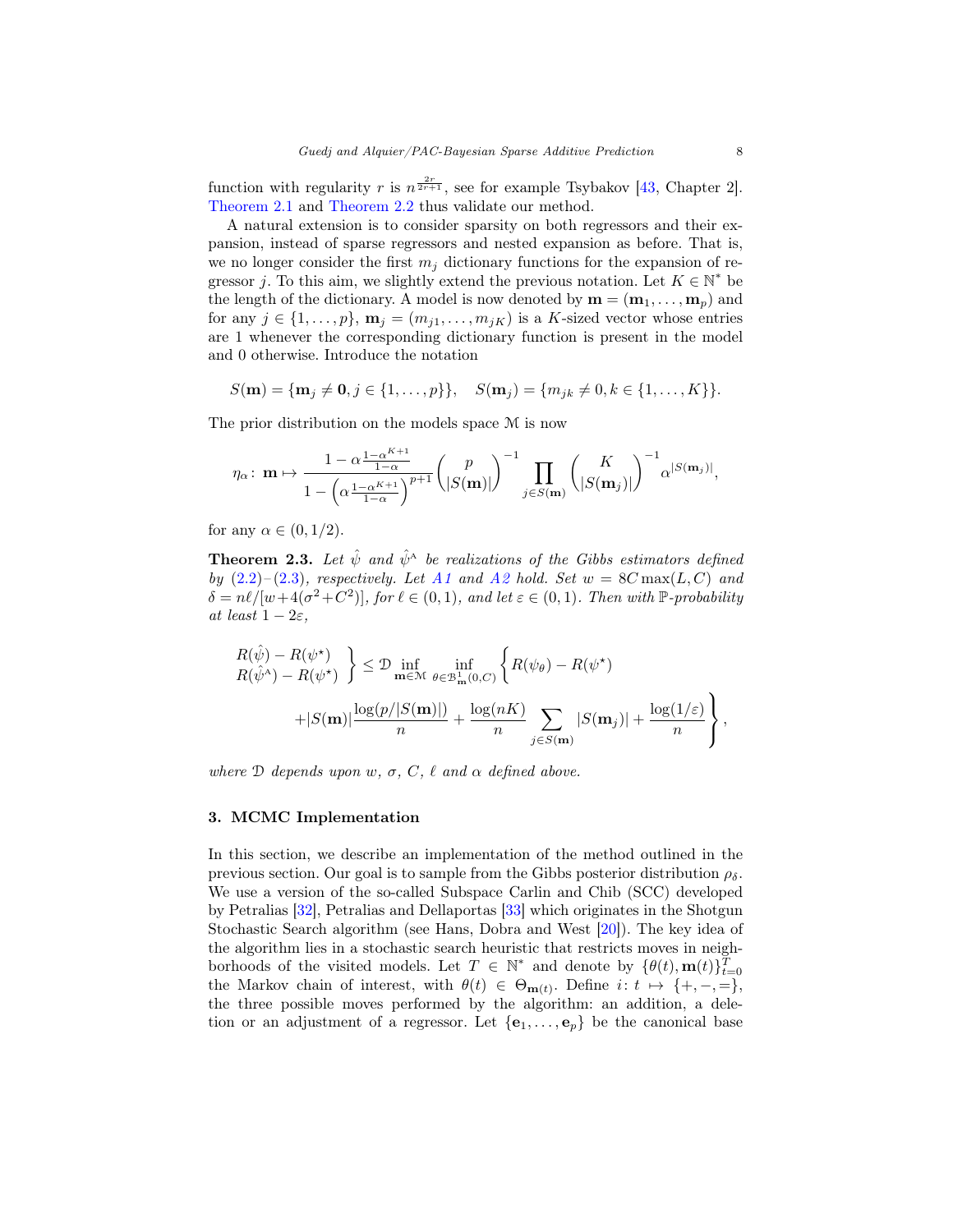of  $\mathbb{R}^p$ . For any model  $\mathbf{m}(t) = (m_1(t), \ldots, m_p(t)) \in \mathcal{M}$ , define its neighborhood  $\{\mathcal{V}^+[\mathbf{m}(t)], \mathcal{V}^-[\mathbf{m}(t)], \mathcal{V}^-[\mathbf{m}(t)]\},\$  where

$$
\mathcal{V}^+[\mathbf{m}(t)] = \{ \mathbf{k} \in \mathcal{M} \colon \mathbf{k} = \mathbf{m}(t) + x\mathbf{e}_j, x \in \mathbb{N}^*, j \in \{1, \dots, p\} \backslash S[\mathbf{m}(t)] \},
$$

$$
\mathcal{V}^-[\mathbf{m}(t)] = \{ \mathbf{k} \in \mathcal{M} \colon \mathbf{k} = \mathbf{m}(t) - m_j(t)\mathbf{e}_j, j \in S[\mathbf{m}(t)] \},
$$

and

$$
\mathcal{V}^=[\mathbf{m}(t)] = \{ \mathbf{k} \in \mathcal{M} \colon S(\mathbf{k}) = S[\mathbf{m}(t)] \}.
$$

A move  $i(t)$  is chosen with probability  $q[i(t)]$ . By convention, if  $S[\mathbf{m}(t)] = p$ (respectively  $S[\mathbf{m}(t)] = 1$ ) the probability of performing an addition move (respectively a deletion move) is zero. Note  $\xi$ : {+, -}  $\mapsto$  {-, +} and let  $D_m$  be the design matrix in model  $m \in \mathcal{M}$ . Denote by LSE<sub>m</sub> the least square estimate  $\text{LSE}_{\mathbf{m}} = (D'_{\mathbf{m}}D_{\mathbf{m}})^{-1}D'_{\mathbf{m}} \mathbf{Y}$  (with  $\mathbf{Y} = (Y_1, \ldots, Y_n)$ ) in model  $\mathbf{m} \in \mathcal{M}$ . For ease of notation, let J denote the identity matrix. Finally, denote by  $\phi(\cdot;\mu,\Gamma)$  the density of a Gaussian distribution  $\mathcal{N}(\mu, \Gamma)$  with mean  $\mu$  and covariance matrix Γ. A description of the full algorithm is presented in [Algorithm 1.](#page-9-0)

The estimates  $\hat{\Psi}$  and  $\hat{\Psi}^A$  are obtained as

$$
\hat{\Psi} = \sum_{j=1}^p \sum_{k=1}^K \theta_{jk}(T) \varphi_k,
$$

and for some burnin  $b \in \{1, \ldots, T-1\},\$ 

$$
\hat{\Psi}^{\mathbf{A}} = \sum_{j=1}^{p} \sum_{k=1}^{K} \left( \frac{1}{T-b} \sum_{\ell=b+1}^{T} \theta_{jk}(\ell) \right) \varphi_{k}.
$$

The transition kernel of the chain defined above is reversible with respect to  $\rho_{\delta} \otimes \eta_{\alpha}$ , hence this procedure ensures that  $\{\theta(t)\}_{t=1}^T$  is a Markov Chain with stationary distribution  $\rho_{\delta}$ .

## <span id="page-8-0"></span>4. Numerical studies

In this section we validate the effectiveness of our method on simulated data. All our numerical studies have been performed with the software R (see R Core Team [\[34\]](#page-25-16)). The code is available upon request to the corresponding author.

Some comments are in order here about how to calibrate the constants  $C, \sigma^2$ , δ and α. Clearly, a too small value for C will stuck the algorithm, preventing the chain to escape from the initial model. Indeed, most proposed models will be discarded since the acceptance ratio will frequently take the value 0. Conversely, a large value for C deteriorates the quality of the bound in [Theorem 2.1,](#page-5-2) [Theo](#page-6-1)[rem 2.2,](#page-6-1) [Theorem 2.3](#page-7-1) and [Theorem 5.1.](#page-17-0) However, this only influences the theoretical bound, as its contribution to the acceptance ratio is limited to  $log(2C)$ . We thereby proceeded with typically large values of C (such as  $C = 10^6$ ). As the parameter  $\sigma^2$  is the variance of the proposal distribution  $\phi$ , the practioner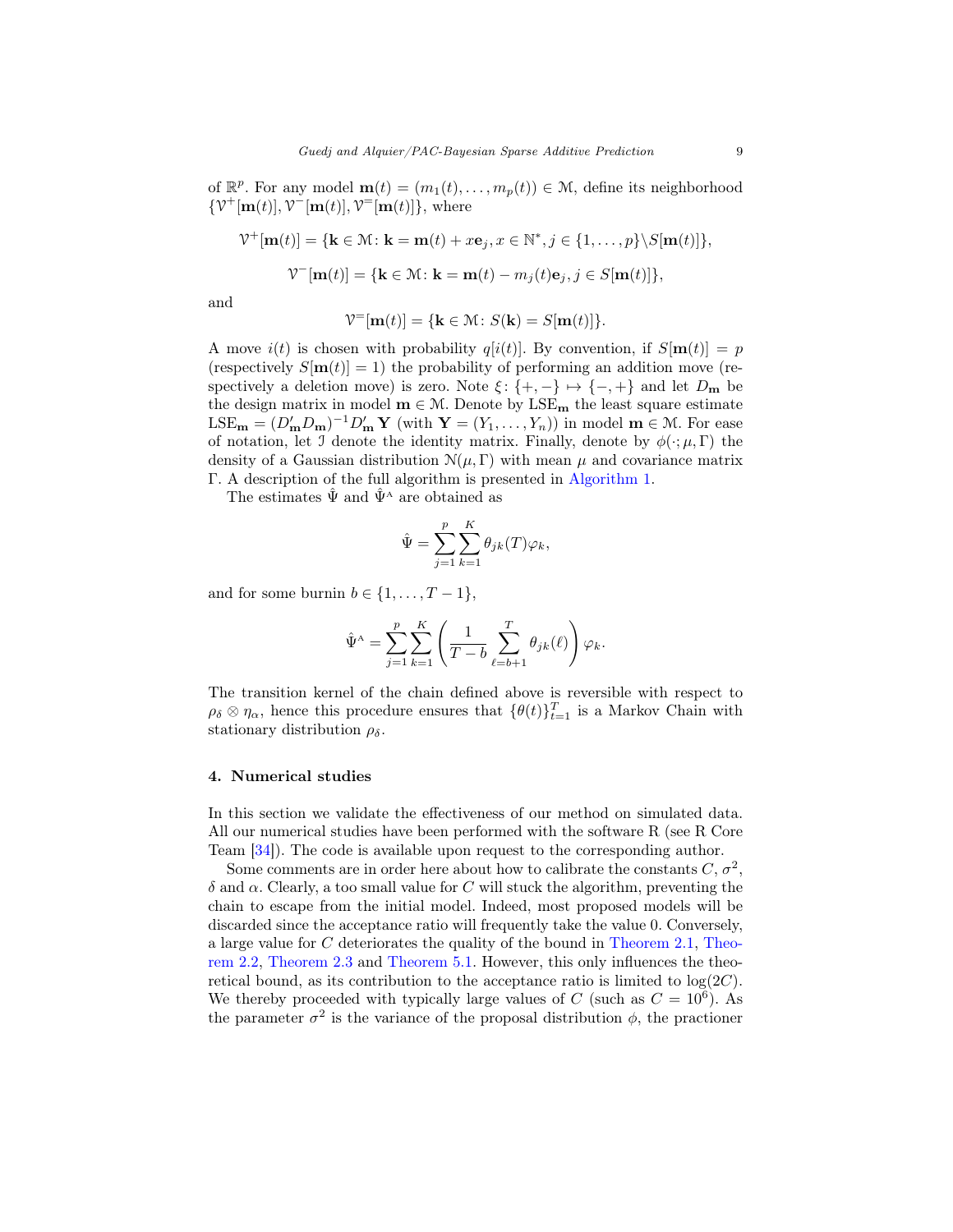<span id="page-9-0"></span>Algorithm 1 A Subspace Carlin and Chib-based algorithm

- 1: Initialize  $(\theta(0), \mathbf{m}(0))$ .
- 2: for  $t = 1$  to  $T$  do
- 3: Choose a move  $i(t)$  with probability  $q[i(t)]$ .
- 4: For any  $\mathbf{k} \in \mathcal{V}^{i(t)}[\mathbf{m}(t-1)]$ , generate  $\theta_{\mathbf{k}}$  from the proposal density  $\phi(\cdot; \text{LSE}_{\mathbf{k}}, \sigma^2 \mathcal{I})$ .
- 5: Propose a model  $\mathbf{k} \in \mathcal{V}^{i(t)}[\mathbf{m}(t-1)]$  with probability

$$
\gamma(\mathbf{m}(t-1), \mathbf{k}) = \frac{A_{\mathbf{k}}}{\sum_{\mathbf{j} \in \mathcal{V}^{i(t)}[\mathbf{m}(t-1)]} A_{\mathbf{j}}},
$$

where

$$
A_{\mathbf{j}} = \frac{\rho_{\delta}(\theta_{\mathbf{j}})}{\phi(\theta_{\mathbf{j}}; \text{LSE}_{\mathbf{j}}, \sigma^2 \mathbf{I})}.
$$

- 6: if  $i(t) \in \{+, -\}$  then
- 7: For any  $h \in \mathcal{V}^{\xi(i(t))}[k]$ , generate  $\theta_h$  from the proposal density  $\phi(\cdot; LSE_h, \sigma^2 J)$ . Note that  $\mathbf{m}(t-1) \in \mathcal{V}^{\xi(i(t))}[\mathbf{k}].$
- 8: Accept model **k**, *i.e.*, set **m**(*t*) = **k** and  $\theta(t) = \theta_{\mathbf{k}}$ , with probability

$$
\alpha = \min\left(1, \frac{A_{\mathbf{k}}q[i(t)]\gamma(\mathbf{k}, \mathbf{m}(t-1))}{A_{\mathbf{m}(t-1)}q[\xi(i(t))] \gamma(\mathbf{m}(t-1), \mathbf{k})}\right)
$$

$$
= \min\left(1, \frac{q[i(t)]\sum_{\mathbf{h}\in\mathcal{V}^{i(t)}[\mathbf{m}(t-1)]}A_{\mathbf{h}}}{q[\xi(i(t))] \sum_{\mathbf{h}\in\mathcal{V}^{\xi(i(t))}[\mathbf{k}]}A_{\mathbf{h}}}\right)
$$

Otherwise, set  $\mathbf{m}(t) = \mathbf{m}(t-1)$  and  $\theta(t) = \theta_{\mathbf{m}(t-1)}$ .

9: else

- 10: Generate  $\theta_{\mathbf{m}(t-1)}$  from the proposal density  $\phi(\cdot; \text{LSE}_{\mathbf{m}(t-1)}, \sigma^2 \mathcal{I}).$
- 11: Accept model **k**, *i.e.*, set **m**(*t*) = **k** and  $\theta(t) = \theta_k$ , with probability

$$
\alpha = \min\left(1, \frac{A_{\mathbf{k}}\gamma(\mathbf{k}, \mathbf{m}(t-1))}{A_{\mathbf{m}(t-1)}\gamma(\mathbf{m}(t-1), \mathbf{k})}\right)
$$

.

Otherwise, set  $\mathbf{m}(t) = \mathbf{m}(t-1)$  and  $\theta(t) = \theta_{\mathbf{m}(t-1)}$ . 12: end if

13: end for

should tune it in accordance with the noise level of the data. The parameter requiring the finest calibration is  $\delta$ : the convergence of the algorithm is sensitive to its choice. Dalalyan and Tsybakov [\[16,](#page-24-12) [17\]](#page-24-13) exhibit the theoretical value  $\delta = n/4\sigma^2$ . This value leads to very good numerical performances, as it has been also noticed by Dalalyan and Tsybakov [\[16,](#page-24-12) [17\]](#page-24-13), Alquier and Biau [\[3\]](#page-23-9). The choice for  $\alpha$  is guided by a similar reasoning to the one for C. Its contribution to the acceptance ratio is limited to a  $log(1/\alpha)$  term. The value  $\alpha = 0.25$  was used in the simulations for its apparent good properties. Although it would be computationally costly, a finer calibration through methods such as cross-validation is possible.

Finally and as a general rule, we strongly encourage practitioners to run several chains of inequal lengths and to adjust the number of iterations needed by observing if the empirical risk is stabilized.

<span id="page-9-1"></span>**Model 1.**  $n = 200$  and  $S^* = \{1, 2, 3, 4\}$ . This model is similar to Meier, van de

.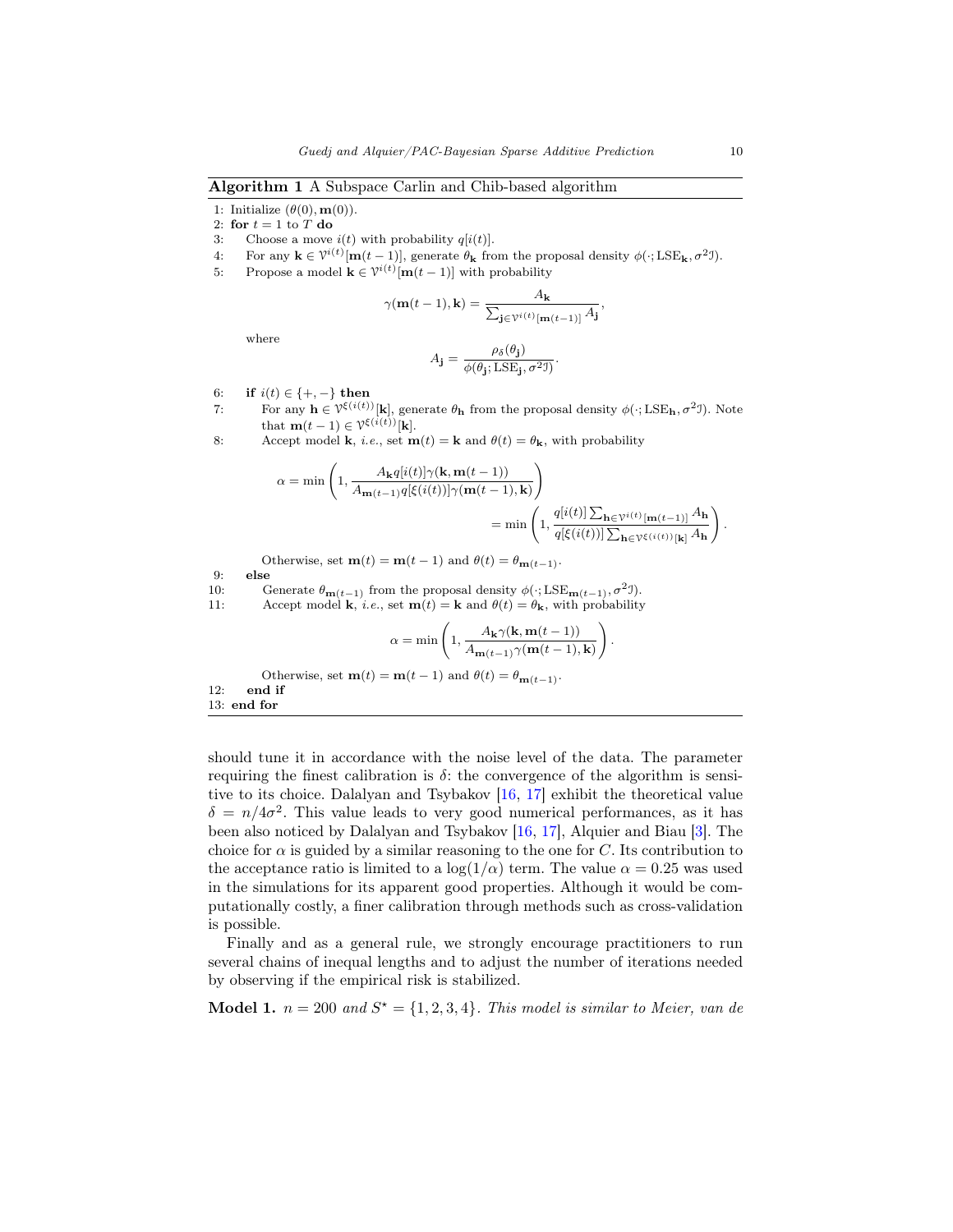|         | $p=50$         | $p = 200$      | $p = 400$          |
|---------|----------------|----------------|--------------------|
| MCMC    | 3000 it.       | 10000 it.      | 20000 it.          |
| Model 1 | 0.0318(0.0047) | 0.0320(0.0029) | $0.0335\ (0.0056)$ |
| Model 2 | 0.0411(0.0061) | 0.1746(0.0639) | 0.2201(0.0992)     |
| Model 3 | 0.0665(0.0421) | 0.1151(0.0399) | 0.1597(0.0579)     |
|         |                |                |                    |

<span id="page-10-3"></span>TABLE 1 Each number is the mean (standard deviation) of the RSS over 10 independant runs.

Geer and Bühlmann [\[29,](#page-25-4) Section 3, Example 1] and is given by

$$
Y_i = \psi_1^*(X_{i1}) + \psi_2^*(X_{i2}) + \psi_3^*(X_{i3}) + \psi_4^*(X_{i4}) + \xi_i,
$$

with

$$
\psi_1^* \colon x \mapsto -\sin(2x), \quad \psi_2^* \colon x \mapsto x^3, \quad \psi_3^* \colon x \mapsto x,
$$
  
 $\psi_4^* \colon x \mapsto e^{-x} - e/2, \quad \xi_i \sim \mathcal{N}(0, 0.1), \quad i \in \{1, ..., n\}.$ 

The covariates are sampled from independent uniform distributions over  $(-1, 1).$ 

<span id="page-10-1"></span>**Model 2.**  $n = 200$  and  $S^* = \{1, 2, 3, 4\}$ . As above but correlated. The covariates are sampled from a multivariate gaussian distribution with covariance matrix  $\Sigma_{ij} = 2^{-|i-j|-2}, i, j \in \{1, \ldots, p\}.$ 

<span id="page-10-2"></span>**Model 3.**  $n = 200$  and  $S^* = \{1, 2, 3, 4\}$ . This model is similar to Meier, van de Geer and Bühlmann  $[29, Section 3, Example 3]$  $[29, Section 3, Example 3]$  and is given by

$$
Y_i = 5\psi_1^*(X_{i1}) + 3\psi_2^*(X_{i2}) + 4\psi_3^*(X_{i3}) + 6\psi_4^*(X_{i4}) + \xi_i,
$$

with

$$
\psi_1^* : x \mapsto x, \quad \psi_2^* : x \mapsto 4(x^2 - x - 1), \quad \psi_3^* : x \mapsto \frac{\sin(2\pi x)}{2 - \sin(2\pi x)},
$$

$$
\psi_4^* : x \mapsto 0.1 \sin(2\pi x) + 0.2 \cos(2\pi x) + 0.3 \sin^2(2\pi x) + 0.4 \cos^3(2\pi x) + 0.5 \sin^3(2\pi x), \quad \xi_i \sim \mathcal{N}(0, 0.5), \quad i \in \{1, \dots, n\}.
$$

The covariates are sampled from independent uniform distributions over  $(-1, 1)$ .

The results of the simulations are summarized in [Table 1](#page-10-3) and illustrated by [Figure 1](#page-11-0) and [Figure 2.](#page-13-0) The reconstruction of the true regression function  $\psi^*$  is achieved even in very high-dimensional situations, pulling up our method at the level of the gold standard Lasso.

## <span id="page-10-0"></span>5. Proofs

To start the chain of proofs leading to [Theorem 2.1,](#page-5-2) [Theorem 2.3](#page-7-1) and [The](#page-6-1)[orem 2.2,](#page-6-1) we recall and prove some lemmas to establish [Theorem 5.1](#page-17-0) which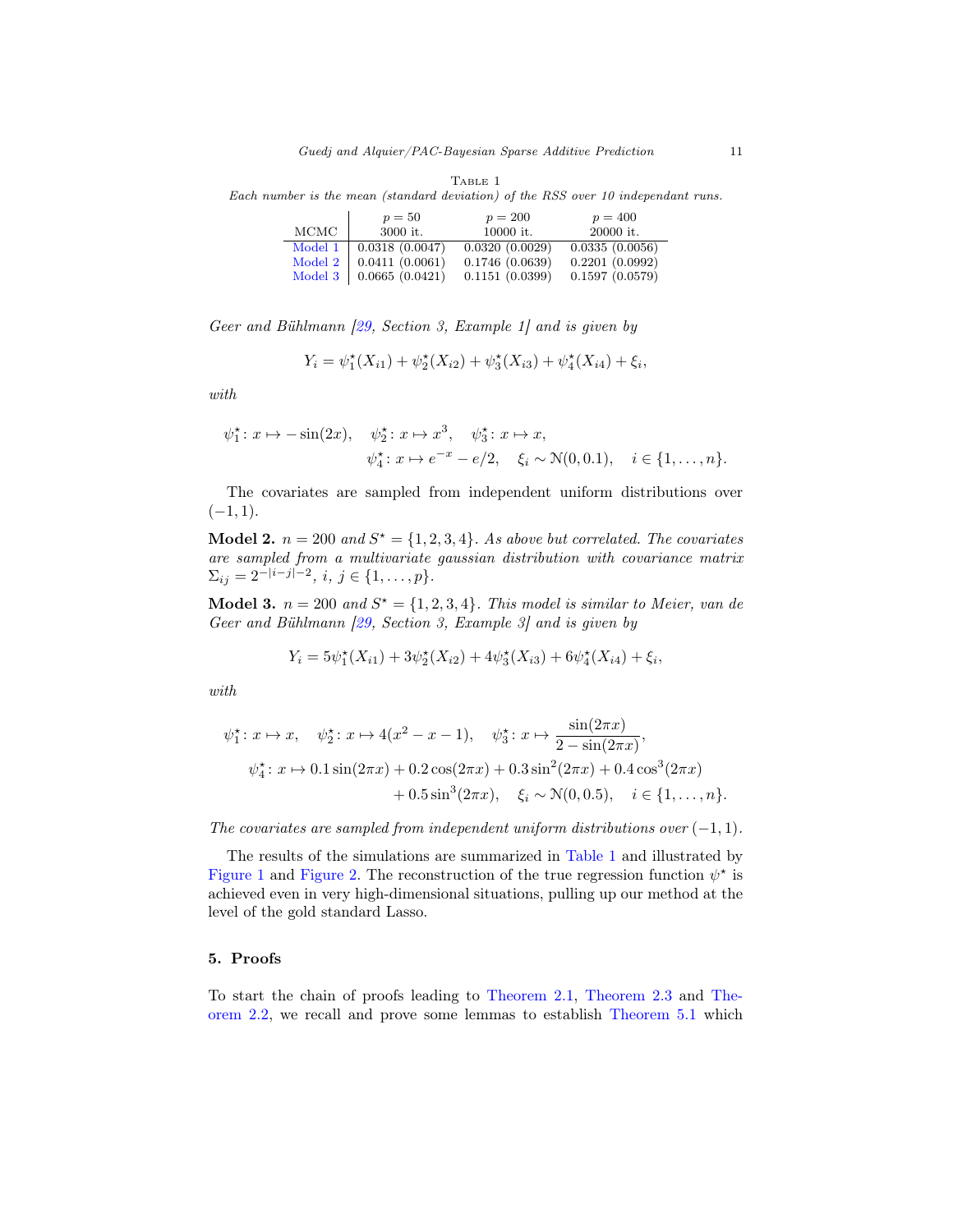consists in a general PAC-Bayesian inequality in the spirit of Catoni [\[14,](#page-24-9) Theorem 5.5.1] for classification or Catoni [\[14,](#page-24-9) Lemma 5.8.2] for regression. Note also that Dalalyan and Tsybakov [\[17,](#page-24-13) Theorem 1] provides a similar inequality in the deterministic design case. A salient fact on [Theorem 5.1](#page-17-0) is that the validity of the oracle inequalities only involves the distribution of the noise variable  $\xi_1$ , and that distribution is independent of the sample size  $n$ .

The proofs of the following two classical results are omitted. [Lemma 5.1](#page-12-0) is a version of Bernstein's inequality which originates in Massart [\[27,](#page-25-17) Proposition 2.19], whereas [Lemma 5.2](#page-12-1) appears in Catoni [\[14,](#page-24-9) Equation 5.2.1].

<span id="page-11-0"></span>Fig 1: Estimates (red dashed lines) for  $\psi_1^*, \psi_2^*, \psi_3^*$  and  $\psi_4^*$  (solid black lines). Other estimates (for  $\psi_j^*, j \notin \{1, 2, 3, 4\}$ ) are mostly zero.



For  $x \in \mathbb{R}$ , denote  $(x)_+ = \max(x, 0)$ . Let  $\mu_1$ ,  $\mu_2$  be two probabilities. The Kullback-Leibler divergence of  $\mu_1$  with respect to  $\mu_2$  is denoted  $\mathcal{KL}(\mu_1, \mu_2)$  and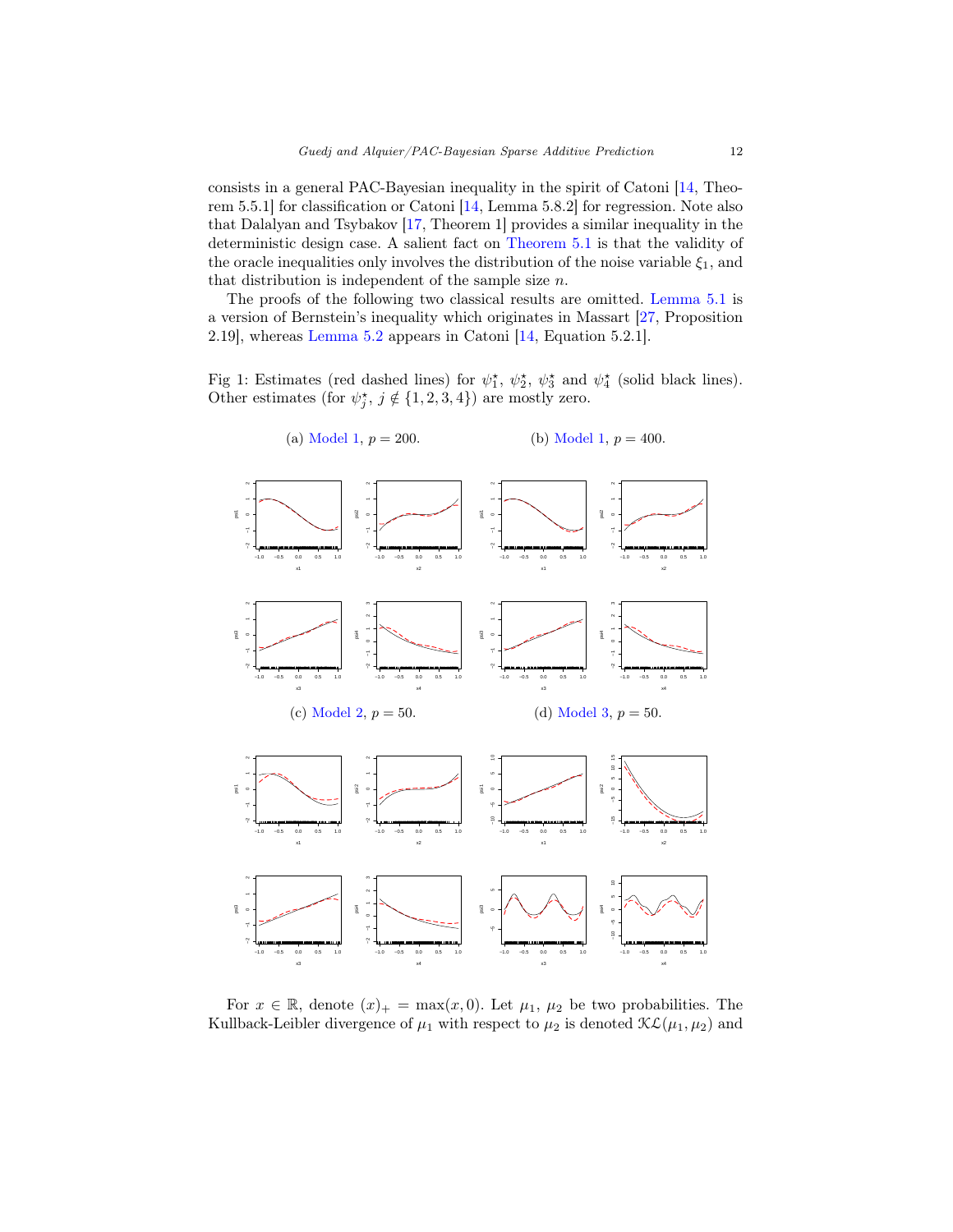is

$$
\mathcal{KL}(\mu_1, \mu_2) = \begin{cases} \int \log \left( \frac{d\mu_1}{d\mu_2} \right) d\mu_1 & \text{if } \mu_1 \ll \mu_2, \\ \infty & \text{otherwise.} \end{cases}
$$

Finally, for any measurable space  $(A, \mathcal{A})$  and any probability  $\pi$  on  $(A, \mathcal{A})$ , denote by  $\mathcal{M}^1_{+,\pi}(A,\mathcal{A})$  the set of probabilities on  $(A,\mathcal{A})$  absolutely continuous with respect to  $\pi$ .

<span id="page-12-0"></span>**Lemma 5.1.** Let  $(T_i)_{i=1}^n$  be independent real-valued variables. Assume that there exist two positive constants v and w such that, for any integer  $k \geq 2$ ,

$$
\sum_{i=1}^n \mathbb{E}[(T_i)^k_+] \le \frac{k!}{2}vw^{k-2}.
$$

Then for any  $\gamma \in (0, \frac{1}{w}),$ 

$$
\mathbb{E}\left[\exp\left(\gamma\sum_{i=1}^n(T_i - \mathbb{E} T_i)\right)\right] \le \exp\left(\frac{v\gamma^2}{2(1 - w\gamma)}\right).
$$

<span id="page-12-1"></span>**Lemma 5.2.** Let  $(A, \mathcal{A})$  be a measurable space. For any probability  $\mu$  on  $(A, \mathcal{A})$ and any measurable function  $h: A \to \mathbb{R}$  such that  $\int (\exp \circ h) d\mu < \infty$ ,

$$
\log \int (\exp \circ h) d\mu = \sup_{m \in \mathcal{M}^1_{+, \pi}(A, \mathcal{A})} \int h dm - \mathcal{KL}(m, \mu),
$$

with the convention  $\infty - \infty = -\infty$ . Moreover, as soon as h is upper-bounded on the support of  $\mu$ , the supremum with respect to m on the right-hand side is reached for the Gibbs distribution g given by

$$
\frac{\mathrm{d}g}{\mathrm{d}\mu}(a) = \frac{\exp(h(a))}{\int (\exp \circ h) \mathrm{d}\mu}, \quad a \in A.
$$

[Theorem 5.1](#page-17-0) is valid in the general regression framework. In the proofs of [Lemma 5.3,](#page-13-1) [Lemma 5.4,](#page-16-0) [Lemma 5.5](#page-17-1) and [Theorem 5.1,](#page-17-0) we consider a general regression function  $\psi^*$ . Denote by  $(\Theta, \mathcal{T})$  a space of functions equipped with a countable generated  $\sigma$ -algebra, and let  $\pi$  be a probability on  $(\Theta, \mathcal{T})$ , referred to as the prior. [Lemma 5.3,](#page-13-1) [Lemma 5.4,](#page-16-0) [Lemma 5.5](#page-17-1) and [Theorem 5.1](#page-17-0) follow from the work of Catoni [\[14\]](#page-24-9), Dalalyan and Tsybakov [\[16,](#page-24-12) [17\]](#page-24-13), Alquier [\[2\]](#page-23-5), Alquier and Biau [\[3\]](#page-23-9). Let  $\delta > 0$  and consider the so-called *posterior* Gibbs transition density  $\rho_{\delta}$  with respect to  $\pi$ , defined as

<span id="page-12-2"></span>
$$
\rho_{\delta}(\{\mathbf{x}_i, y_i\}_{i=1}^n, \psi) = \frac{\exp[-\delta r_n(\{\mathbf{x}_i, y_i\}_{i=1}^n, \psi)]}{\int \exp[-\delta r_n(\{\mathbf{x}_i, y_i\}_{i=1}^n, \psi)]\pi(\mathrm{d}\psi)}.
$$
(5.1)

In the following three lemmas, denote by  $\rho$  a so-called posterior probability absolutely continuous with respect to  $\pi$ . Let  $\psi$  be a realization of a random variable  $\Psi$  sampled from  $\rho$ .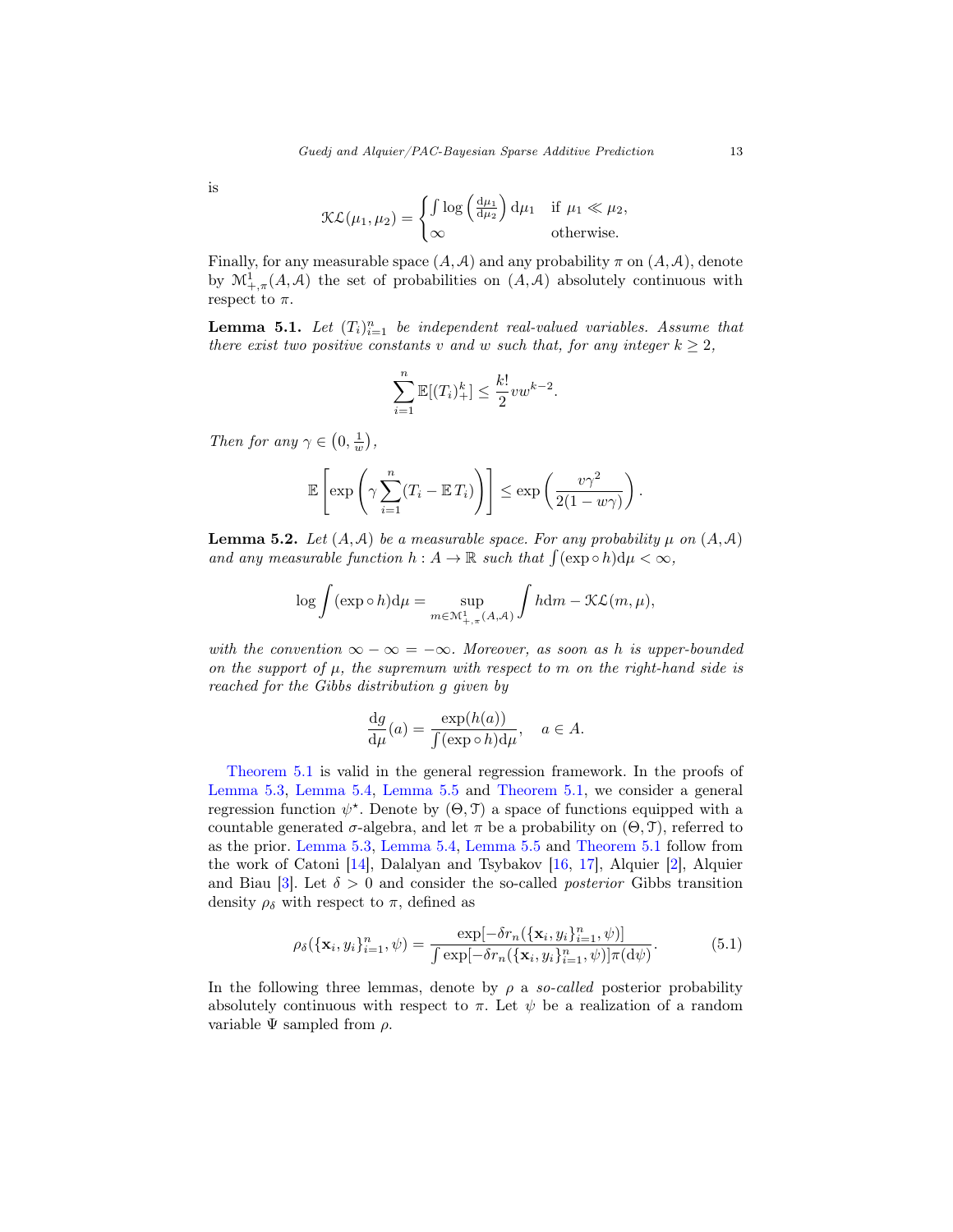<span id="page-13-0"></span>Fig 2: plot of the responses  $Y_1, \ldots, Y_n$  against their estimates. The more points on the first bisectrix (solid black line), the better the estimation.



<span id="page-13-1"></span>**Lemma 5.3.** Let [A1](#page-3-1) and [A2](#page-3-2) hold. Set  $w = 8C \max(L, C)$ ,  $\delta \in (0, n/[w+4(\sigma^2 +$ C<sup>2</sup>)]) and  $\varepsilon \in (0,1)$ . Then with P-probability at least  $1 - \varepsilon$ 

$$
R(\psi) - R(\psi^{\star}) \leq \frac{1}{1 - \frac{4\delta(\sigma^2 + C^2)}{n - w\delta}} \left( R_n(\psi) - R_n(\psi^{\star}) + \frac{\log \frac{d\rho}{d\pi}(\psi) + \log \frac{1}{\varepsilon}}{\delta} \right).
$$

*Proof.* Apply [Lemma 5.1](#page-12-0) to the variables  $T_i$  defined as follow: for any  $\psi \in$ ,

<span id="page-13-2"></span>
$$
T_i = -(Y_i - \psi(\mathbf{X}_i))^2 + (Y_i - \psi^*(\mathbf{X}_i))^2, \quad i \in \{1, ..., n\}.
$$
 (5.2)

First, let us note that

$$
R(\psi) - R(\psi^*) = \mathbb{E}[(Y_1 - \psi(\mathbf{X}_1))^2] - \mathbb{E}[(Y_1 - \psi^*(\mathbf{X}_1))^2]
$$
  
\n
$$
= \mathbb{E}[(2Y_1 - \psi(\mathbf{X}_1) - \psi^*(\mathbf{X}_1))(\psi^*(\mathbf{X}_1) - \psi(\mathbf{X}_1))]
$$
  
\n
$$
= \mathbb{E}[(\psi^*(\mathbf{X}_1) - \psi(\mathbf{X}_1))\mathbb{E}[(2W_1 + \psi^*(\mathbf{X}_1) - \psi(\mathbf{X}_1))|\mathbf{X}_1]]
$$
  
\n
$$
= 2 \mathbb{E}[(\psi^*(\mathbf{X}_1) - \psi(\mathbf{X}_1))\mathbb{E}[\xi_1|\mathbf{X}_1]] + \mathbb{E}[\psi^*(\mathbf{X}_1) - \psi(\mathbf{X}_1)]^2.
$$

As  $\mathbb{E}[\xi_1|\mathbf{X}_1]=0,$ 

<span id="page-13-3"></span>
$$
R(\psi) - R(\psi^*) = \mathbb{E}[\psi^*(\mathbf{X}) - \psi(\mathbf{X})]^2.
$$
\n(5.3)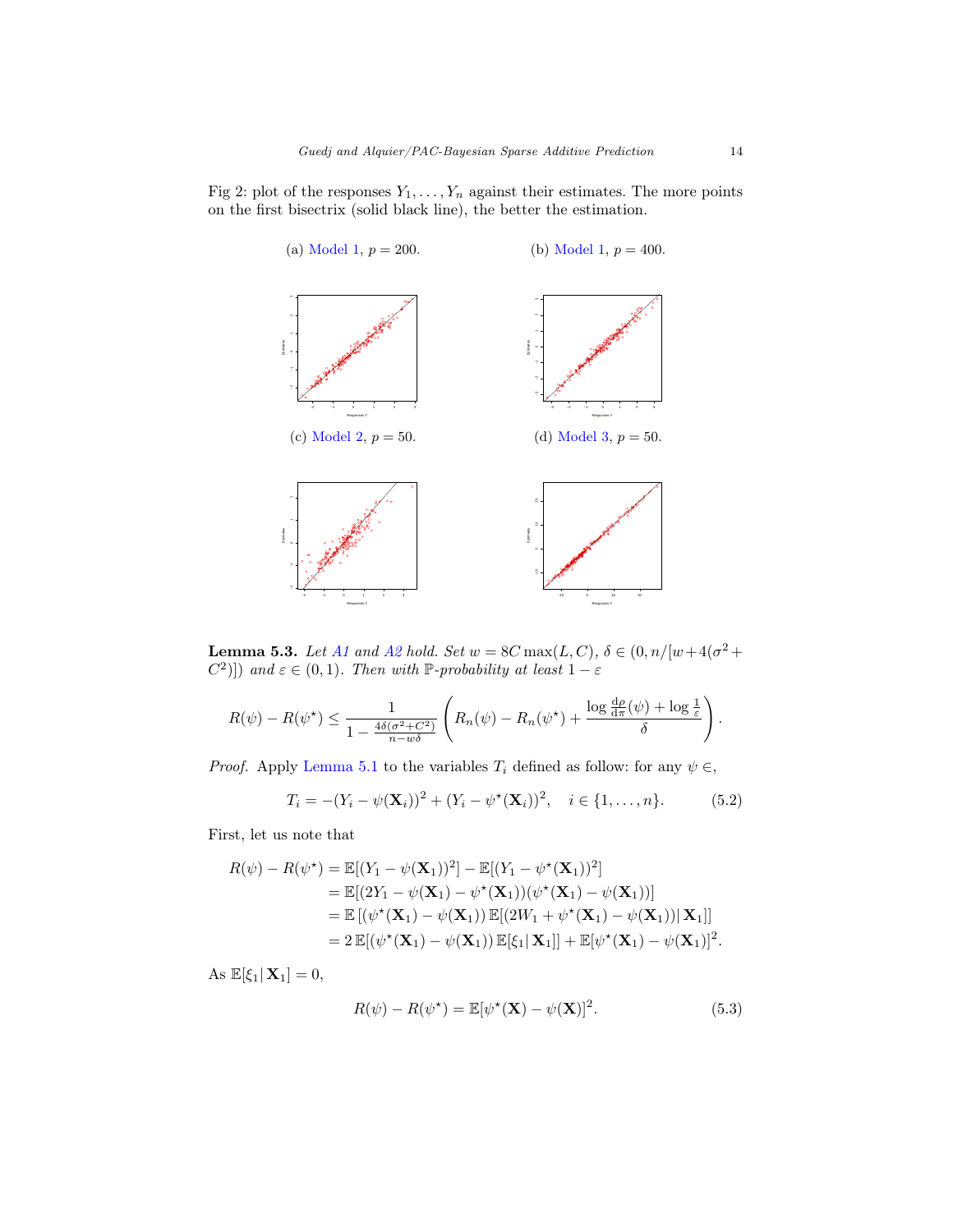By [\(5.2\)](#page-13-2), the random variables  $(T_i)_{i=1}^n$  are independent. Using [Lemma 5.1,](#page-12-0) we get

$$
\sum_{i=1}^{n} \mathbb{E} T_i^2 = \sum_{i=1}^{n} \mathbb{E} \left[ (2Y_i - \psi(\mathbf{X}_i) - \psi^*(\mathbf{X}_i))^2 (\psi(\mathbf{X}_i) - \psi^*(\mathbf{X}_i))^2 \right]
$$
  
= 
$$
\sum_{i=1}^{n} \mathbb{E} \mathbb{E} \left[ (2W_i + \psi^*(\mathbf{X}_i) - \psi(\mathbf{X}_i))^2 (\psi(\mathbf{X}_i) - \psi^*(\mathbf{X}_i))^2 (\mathbf{X}_i) \right].
$$

Next, using that  $|a+b|^k \leq 2^{k-1}(|a|+|b|)$  for any  $a, b \in \mathbb{R}$  and  $k \in \mathbb{N}^*$ , we get

$$
\sum_{i=1}^{n} \mathbb{E} T_i^2 \le 2 \sum_{i=1}^{n} \mathbb{E} \left[ (\psi(\mathbf{X}_i) - \psi^*(\mathbf{X}_i))^2 \mathbb{E} \left[ (4W_i^2 + 4C^2) | \mathbf{X}_i \right] \right]
$$
  
\n
$$
\le 8 \left( \sigma^2 + C^2 \right) \sum_{i=1}^{n} \mathbb{E} \left[ (\psi(\mathbf{X}_i) - \psi^*(\mathbf{X}_i))^2 \right]
$$
  
\n
$$
= 8n \left( \sigma^2 + C^2 \right) \left( R(\psi) - R(\psi^*) \right) \stackrel{\text{def}}{=} v,
$$
 (5.4)

where we have used  $(5.3)$  in the last equation. It follows that for any integer  $k \geq 3$ ,

$$
\sum_{i=1}^{n} \mathbb{E}[(T_i)^k_+] = \sum_{i=1}^{n} \mathbb{E} \mathbb{E}[(T_i)^k_+ | \mathbf{X}_i]
$$
\n
$$
\leq \sum_{i=1}^{n} \mathbb{E} \mathbb{E} [2Y_i - \psi(\mathbf{X}_i) - \psi^*(\mathbf{X}_i)|^k |\psi(\mathbf{X}_i) - \psi^*(\mathbf{X}_i)|^k |\mathbf{X}_i]
$$
\n
$$
= \sum_{i=1}^{n} \mathbb{E} \mathbb{E} [2W_i + \psi^*(\mathbf{X}_i) - \psi(\mathbf{X}_i)|^k |\psi(\mathbf{X}_i) - \psi^*(\mathbf{X}_i)|^k |\mathbf{X}_i]
$$
\n
$$
\leq 2^{k-1} \sum_{i=1}^{n} \mathbb{E} \mathbb{E} [2^k |\xi_i|^k + |\psi^*(\mathbf{X}_i) - \psi(\mathbf{X}_i)|^k |\psi(\mathbf{X}_i) - \psi^*(\mathbf{X}_i)|^k |\mathbf{X}_i].
$$

Using that  $|\psi(\mathbf{x}_i) - \psi^*(\mathbf{x}_i)|^k \leq (2C)^{k-2} |\psi(\mathbf{x}_i) - \psi^*(\mathbf{x}_i)|^2$  and [\(5.3\)](#page-13-3), we get

$$
\sum_{i=1}^{n} \mathbb{E}[(T_i)^k_+] \le 2^{k-1} \sum_{i=1}^{n} \left(2^{k-1} k! \sigma^2 L^{k-2} + (2C)^k\right) (2C)^{k-2} [R(\psi) - R(\psi^*)]
$$

$$
= \frac{k!}{2} v (2C)^{k-2} \left(\frac{2^{2k-4} \sigma^2 L^{k-2} + \frac{2}{k!} 2^{2k-4} C^k}{\sigma^2 + C^2}\right).
$$

Recalling that  $C > \max(1, \sigma)$  gives

$$
\frac{2^{2k-4}\sigma^2 L^{k-2} + \frac{2}{k!}2^{2k-4}C^k}{\sigma^2 + C^2} \le \frac{4^{k-2}\sigma^2 L^{k-2}}{2\sigma^2} + \frac{\frac{2}{k!}4^{k-2}C^k}{C^2}
$$

$$
\le \frac{1}{2}(4L)^{k-2} + \frac{1}{2}(4C)^{k-2} = [4\max(L, C)]^{k-2}.
$$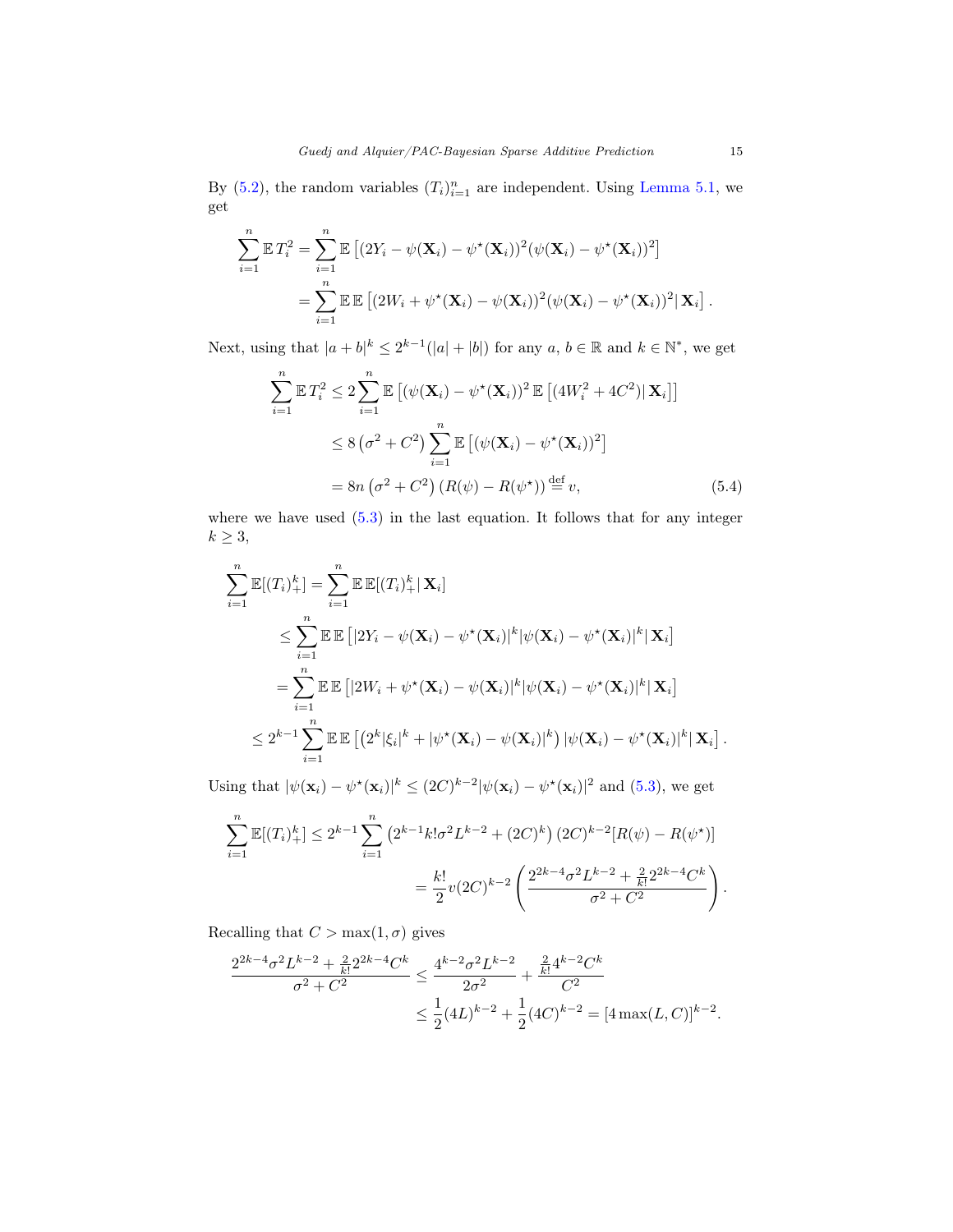Hence

<span id="page-15-0"></span>
$$
\sum_{i=1}^{n} \mathbb{E}[(T_i)^k_{+}] \le \frac{k!}{2}vw^{k-2}, \quad \text{with} \quad w \stackrel{\text{def}}{=} 8C \max(L, C). \tag{5.5}
$$

Applying [Lemma 5.1,](#page-12-0) we obtain, for any real  $\delta \in (0, \frac{n}{w})$ , with  $\gamma = \frac{\delta}{n}$ ,

$$
\mathbb{E} \exp[\delta(R_n(\psi^\star) - R_n(\psi) + R(\psi) - R(\psi^\star))] \le \exp\left(\frac{v\delta^2}{2n^2\left(1 - \frac{w\delta}{n}\right)}\right),
$$

that is, that for any real number  $\varepsilon \in (0,1)$ ,

$$
\mathbb{E} \exp \left[ \delta [R_n(\psi^\star) - R_n(\psi)] + \delta [R(\psi) - R(\psi^\star)] \left( 1 - \frac{4\delta(\sigma^2 + C^2)}{n - w\delta} \right) - \log \frac{1}{\varepsilon} \right] \le \varepsilon. \quad (5.6)
$$

Next, we use a standard PAC-Bayesian approach (as developed in Audibert [\[5\]](#page-23-2), Catoni [\[14,](#page-24-9) [15\]](#page-24-10), Alquier [\[2\]](#page-23-5)). For any prior probability  $\pi$  on  $(\Theta, \mathcal{T})$ ,

$$
\int \mathbb{E} \exp \left[ \delta [R(\psi) - R(\psi^*)] \left( 1 - \frac{4\delta(\sigma^2 + C^2)}{n - w\delta} \right) + \delta [R_n(\psi^*) - R_n(\psi)] - \log \frac{1}{\varepsilon} \right] \pi(\mathrm{d}\psi) \le \varepsilon.
$$

By the Fubini-Tonelli theorem

$$
\mathbb{E} \int \exp \left[ \delta [R(\psi) - R(\psi^*)] \left( 1 - \frac{4\delta(\sigma^2 + C^2)}{n - w\delta} \right) + \delta [R_n(\psi^*) - R_n(\psi)] - \log \frac{1}{\varepsilon} \right] \pi(\mathrm{d}\psi) \le \varepsilon.
$$

Therefore, for any data-dependent posterior probability measure  $\rho$  absolutely continuous with respect to  $\pi$ , adopting the convention  $\infty \times 0 = 0$ ,

<span id="page-15-1"></span>
$$
\mathbb{E} \int \exp \left[ \delta [R(\psi) - R(\psi^*)] \left( 1 - \frac{4\delta(\sigma^2 + C^2)}{n - w\delta} \right) + \delta [R_n(\psi^*) - R_n(\psi)] - \log \frac{d\rho}{d\pi}(\psi) - \log \frac{1}{\varepsilon} \right] \rho(\mathrm{d}\psi) \le \varepsilon. \tag{5.7}
$$

Recalling that  $E$  stands for the expectation computed with respect to  $\mathbb{P}$ , the integration symbol may be omitted and we get

$$
\mathbb{E} \exp \left[ \delta [R(\psi) - R(\psi^*)] \left( 1 - \frac{4\delta(\sigma^2 + C^2)}{n - w\delta} \right) + \delta [R_n(\psi^*) - R_n(\psi)] - \log \frac{d\rho}{d\pi}(\psi) - \log \frac{1}{\varepsilon} \right] \le \varepsilon.
$$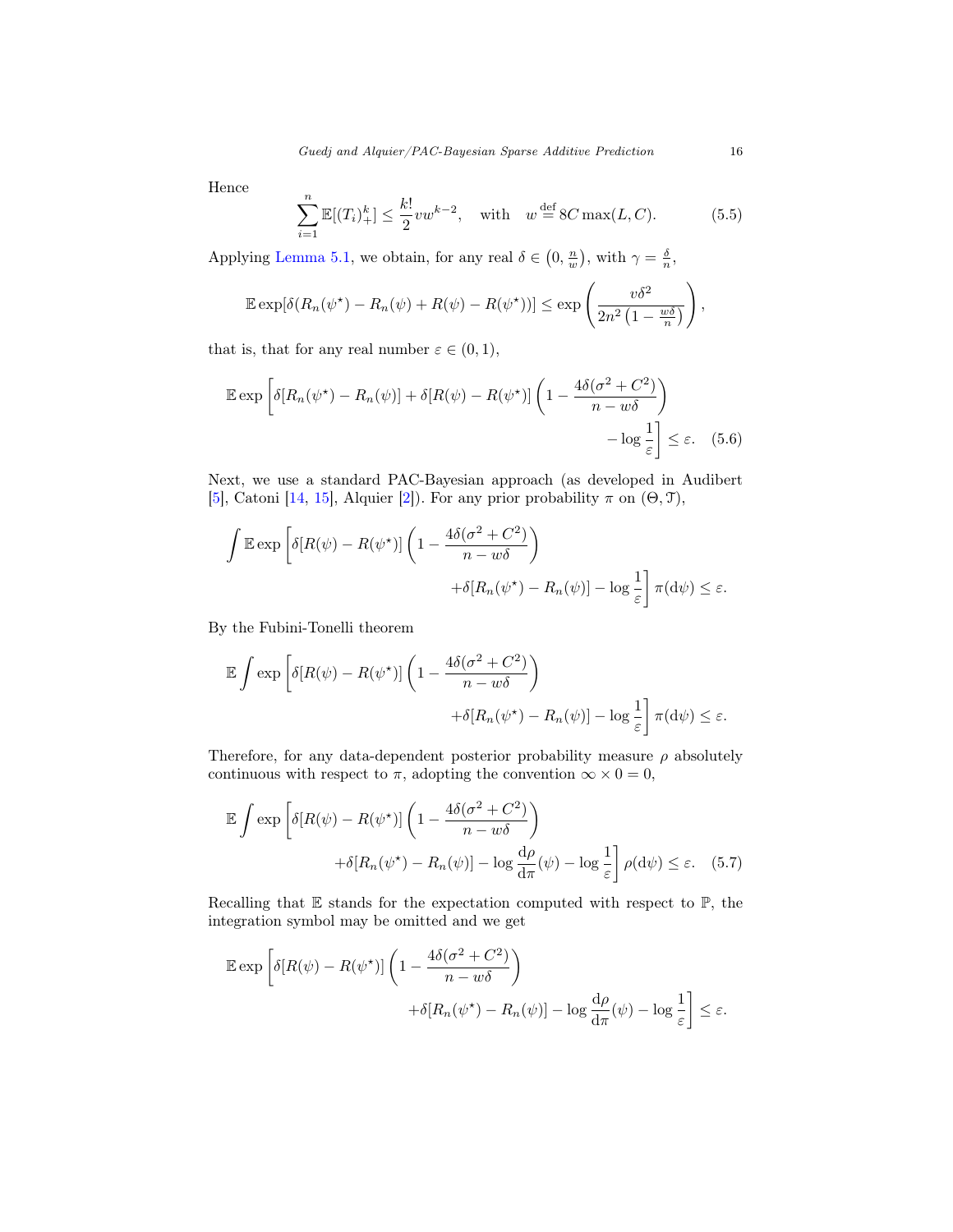Using the elementary inequality  $\exp(\delta x) \geq \mathbb{1}_{\mathbb{R}_+}(x)$ , we get, with P-probability at most  $\varepsilon$ 

$$
\left(1 - \frac{4\delta(\sigma^2 + C^2)}{n - w\delta}\right) [R(\psi) - R(\psi^*)] \ge R_n(\psi) - R_n(\psi^*) + \frac{\log \frac{d\rho}{d\pi}(\psi) + \log \frac{1}{\varepsilon}}{\delta}.
$$

Taking  $\delta < n/[w+4(\sigma^2+C^2)]$  implies

<span id="page-16-1"></span>
$$
1 - \frac{4\delta(\sigma^2 + C^2)}{n - w\delta} > 0,
$$

and with P-probability at least  $1 - \varepsilon$ ,

$$
R(\psi) - R(\psi^*) \leq \frac{1}{1 - \frac{4\delta(\sigma^2 + C^2)}{n - w\delta}} \left( R_n(\psi) - R_n(\psi^*) + \frac{\log \frac{d\rho}{d\pi}(\psi) + \log \frac{1}{\varepsilon}}{\delta} \right).
$$

<span id="page-16-0"></span>**Lemma 5.4.** Let [A1](#page-3-1) and [A2](#page-3-2) hold. Set  $w = 8C \max(L, C), \delta \in (0, n/|w+4(\sigma^2 +$ C<sup>2</sup>)]) and  $\varepsilon \in (0,1)$ . Then with P-probability at least  $1 - \varepsilon$ 

$$
\int R_n(\psi)\rho(\mathrm{d}\psi) - R_n(\psi^*) \le \left[1 + \frac{4\delta(\sigma^2 + C^2)}{n - w\delta}\right] \left[\int R(\psi)\rho(\mathrm{d}\psi) - R(\psi^*)\right] + \frac{\mathcal{K}\mathcal{L}(\rho, \pi) + \log \frac{1}{\varepsilon}}{\delta}.
$$
 (5.8)

*Proof.* Set  $\psi \in \text{and } Z_i = (Y_i - \psi(\mathbf{X}_i))^2 - (Y_i - \psi^*(\mathbf{X}_i))^2, i \in \{1, ..., n\}.$  Since  $Z_i = -T_i$  where  $T_i$  is defined in [\(5.2\)](#page-13-2), using the same arguments that lead to [\(5.6\)](#page-15-0), we get that for any  $\delta \in (0, \in n/w)$  and  $\varepsilon \in (0, 1)$ 

$$
\mathbb{E}\int \exp\left[-\delta[R(\psi) - R(\psi^*)]\left(1 + \frac{4\delta(\sigma^2 + C^2)}{n - w\delta}\right)\right] + \delta[R_n(\psi) - R_n(\psi^*)] - \log\frac{d\rho}{d\pi}(\psi) - \log\frac{1}{\varepsilon}\right]\rho(\mathrm{d}\psi) \le \varepsilon.
$$

Using Jensen's inequality, we get

$$
\mathbb{E} \exp \left[ - \int \left\{ \delta [R(\psi) - R(\psi^*)] \left( 1 + \frac{4\delta(\sigma^2 + C^2)}{n - w\delta} \right) + \delta [R_n(\psi) - R_n(\psi^*)] - \log \frac{d\rho}{d\pi}(\psi) - \log \frac{1}{\varepsilon} \right\} \rho(\mathrm{d}\psi) \right] \le \varepsilon.
$$

Since  $\exp(\delta x) \geq \mathbb{1}_{\mathbb{R}_+}(x)$ , we obtain with P-probability at most  $\varepsilon$ 

$$
\[ - \int R(\psi)\rho(\mathrm{d}\psi) + R(\psi^{\star}) \] \left( 1 + \frac{4\delta(\sigma^2 + C^2)}{n - w\delta} \right) + \int R_n(\psi)\rho(\mathrm{d}\psi) -R_n(\psi^{\star}) - \frac{\mathcal{K}\mathcal{L}(\rho, \pi) + \log \frac{1}{\varepsilon}}{\delta} \ge 0. \]
$$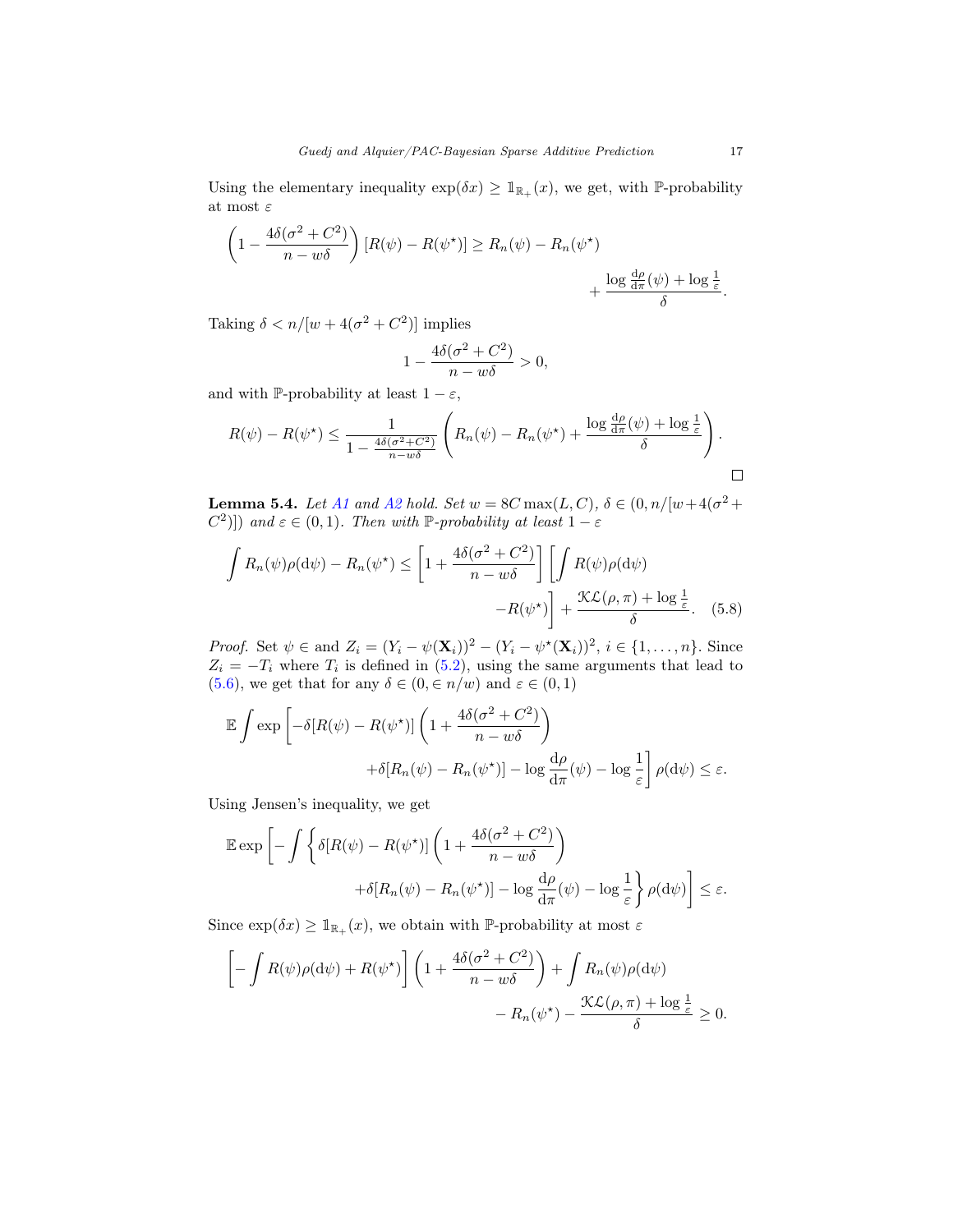Taking  $\delta < n/[w + 4(\sigma^2 + C^2)]$  yields [\(5.8\)](#page-16-1).

<span id="page-17-1"></span>**Lemma 5.5.** Let [A1](#page-3-1) and [A2](#page-3-2) hold. Set  $w = 8C \max(L, C), \delta \in (0, n/|w+4(\sigma^2 +$ C<sup>2</sup>)]) and  $\varepsilon \in (0,1)$ . Then with P-probability at least  $1 - \varepsilon$ 

$$
\int R(\psi)\rho(\mathrm{d}\psi) - R(\psi^*) \le \frac{1}{1 - \frac{4\delta(\sigma^2 + C^2)}{n - w\delta}} \left( \int R_n(\psi)\rho(\mathrm{d}\psi) - R_n(\psi^*) + \frac{\mathcal{K}\mathcal{L}(\rho, \pi) + \log \frac{1}{\varepsilon}}{\delta} \right).
$$

Proof. Recall [\(5.7\)](#page-15-1). By Jensen's inequality,

$$
\mathbb{E} \exp \left[ \delta \left( \int R(\psi) \rho(\mathrm{d}\psi) - R(\psi^{\star}) \right) \left[ 1 - \frac{4\delta(\sigma^2 + C^2)}{n - w\delta} \right] + \delta \left( R_n(\psi^{\star}) - \int R_n(\psi) \rho(\mathrm{d}\psi) \right) - \mathcal{K}\mathcal{L}(\rho, \pi) - \log \frac{1}{\varepsilon} \right] \le \varepsilon.
$$

Using  $\exp(\delta x) \geq \mathbb{1}_{\mathbb{R}_+}(x)$  yields the expected result.

 $\Box$ 

<span id="page-17-0"></span>**Theorem 5.1.** Let  $\hat{\psi}$  and  $\hat{\psi}^{\text{A}}$  be realizations of the Gibbs estimators defined by  $(2.2)$ – $(2.3)$ , respectively. Let [A1](#page-3-1) and [A2](#page-3-2) hold. Set  $w = 8C \max(L, C)$  and  $\delta = n\ell/[w + 4(\sigma^2 + C^2)]$ , for  $\ell \in (0, 1)$ , and let  $\varepsilon \in (0, 1)$ . Then with probability at least  $1 - 2\varepsilon$ ,

$$
\begin{aligned} R(\hat{\psi}) - R(\psi^*) \\ R(\hat{\psi}^{\mathcal{A}}) - R(\psi^*) \end{aligned} \Big\} \le \mathcal{D} \inf_{\rho \in \mathcal{M}^1_{+,\pi}(\Theta,\mathcal{T})} \left\{ \int R(\psi) \rho(\mathrm{d}\psi) \\ - R(\psi^*) + \frac{\mathcal{K}\mathcal{L}(\rho,\pi) + \log \frac{1}{\varepsilon}}{n} \right\}, \quad (5.9)
$$

where  $D$  is a constant depending only upon w,  $\sigma$ ,  $C$  and  $\ell$ .

*Proof.* Recall that the randomized Gibbs estimator  $\hat{\Psi}$  is sampled from  $\rho_{\delta}$ . Denote by  $\hat{\psi}$  a realization of the variable  $\hat{\Psi}$ . By [Lemma 5.3,](#page-13-1) with P-probability at least  $1 - \varepsilon$ ,

$$
R(\hat{\psi}) - R(\psi^{\star}) \leq \frac{1}{1 - \frac{4\delta(\sigma^2 + C^2)}{n - w\delta}} \left( R_n(\hat{\psi}) - R_n(\psi^{\star}) + \frac{\log \frac{d\rho_{\delta}}{d\pi}(\hat{\psi}) + \log \frac{1}{\varepsilon}}{\delta} \right).
$$

Note that

$$
\log \frac{d\rho_{\delta}}{d\pi}(\hat{\psi}) = \log \frac{\exp[-\delta R_n(\hat{\psi})]}{\int \exp[-\delta R_n(\psi)]\pi(d\psi)}
$$
  
=  $-\delta R_n(\hat{\psi}) - \log \int \exp[-\delta R_n(\psi)]\pi(d\psi).$ 

 $\Box$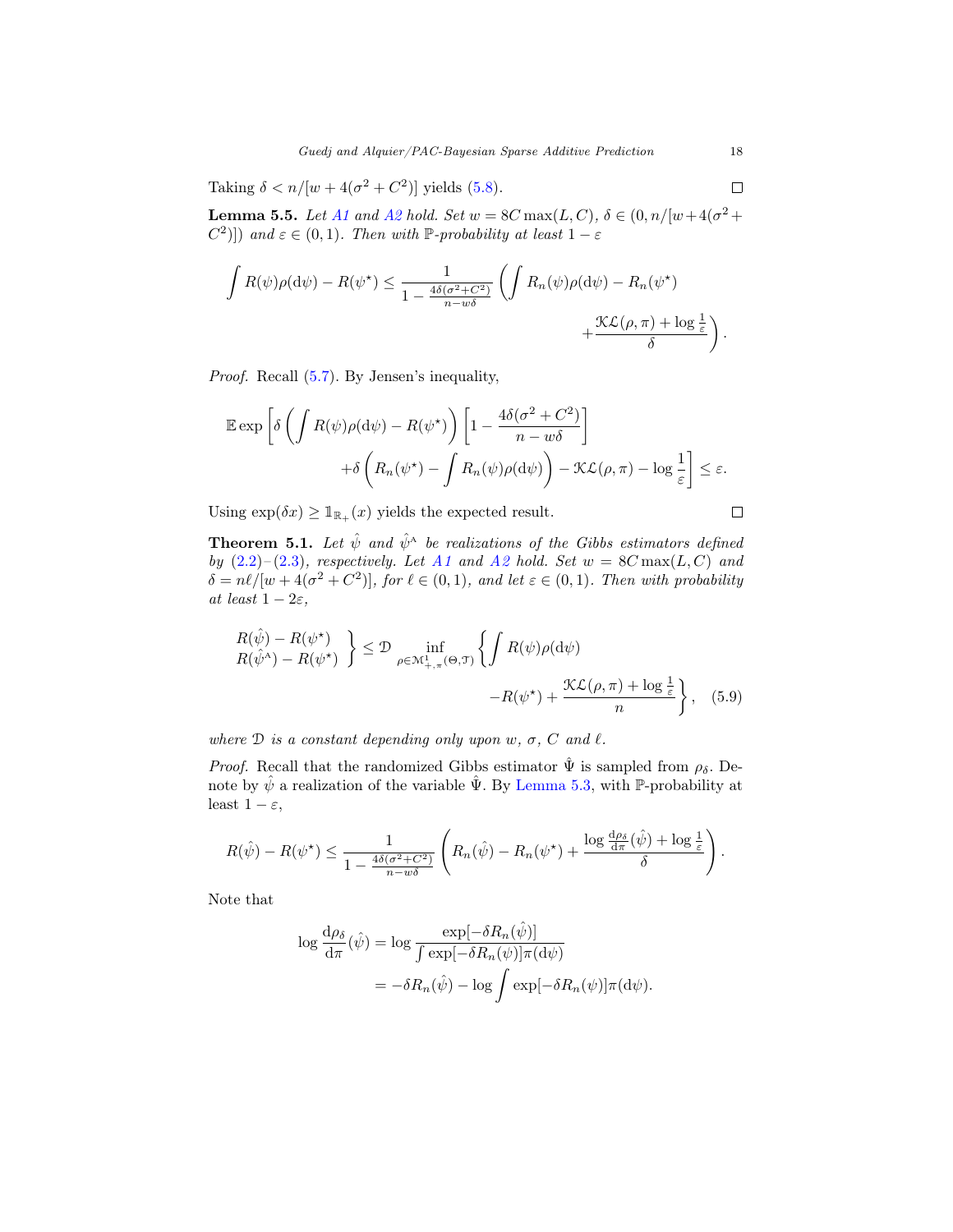Thus, with P-probability at least  $1 - \varepsilon$ ,

$$
R(\hat{\psi}) - R(\psi^*) \le \frac{1}{1 - \frac{4\delta(\sigma^2 + C^2)}{n - w\delta}} \left( -R_n(\psi^*) - \frac{1}{\delta} \log \int \exp[-\delta R_n(\psi)] \pi(\mathrm{d}\psi) + \frac{1}{\delta} \log \frac{1}{\varepsilon} \right).
$$

By [Lemma 5.2,](#page-12-1) with P-probability at least  $1 - \varepsilon$ ,

$$
R(\hat{\psi}) - R(\psi^*) \le \frac{1}{1 - \frac{4\delta(\sigma^2 + C^2)}{n - w\delta}} \inf_{\rho \in \mathcal{M}^1_{+, \pi}(\Theta, \mathcal{T})} \left( \int R_n(\psi) \rho(\mathrm{d}\psi) - R_n(\psi^*) + \frac{\mathcal{K}\mathcal{L}(\rho, \pi) + \log \frac{1}{\varepsilon}}{\delta} \right).
$$

Finally, by [Lemma 5.4,](#page-16-0) with P-probability at least  $1 - 2\varepsilon$ ,

$$
R(\hat{\psi}) - R(\psi^{\star}) \le \frac{1 + \frac{4\delta(\sigma^2 + C^2)}{n - w\delta}}{1 - \frac{4\delta(\sigma^2 + C^2)}{n - w\delta}} \inf_{\rho \in \mathcal{M}^1_{+, \pi}(\Theta, \mathcal{T})} \left\{ \int R(\psi) \rho(\mathrm{d}\psi) - R(\psi^{\star}) \right\} + \frac{2}{1 + \frac{4\delta(\sigma^2 + C^2)}{n - w\delta}} \frac{\mathcal{K}\mathcal{L}(\rho, \pi) + \log\frac{1}{\varepsilon}}{ \delta} \right\}.
$$

Apply [Lemma 5.5](#page-17-1) with the Gibbs posterior probability defined by [\(5.1\)](#page-12-2). With P-probability at least  $1 - \varepsilon$ ,

$$
\int R(\psi)\rho_{\delta}(\mathrm{d}\psi) - R(\psi^{\star}) \leq \frac{1}{1 - \frac{4\delta(\sigma^2 + C^2)}{n - w\delta}} \left( \int R_n(\psi)\rho_{\delta}(\mathrm{d}\psi) - R_n(\psi^{\star}) + \frac{\mathcal{K}\mathcal{L}(\rho_{\delta}, \pi) + \log \frac{1}{\varepsilon}}{\delta} \right).
$$

Note that

$$
\mathcal{KL}(\rho_{\delta}, \pi) = \int \log \frac{\exp[-\delta R_n(\psi)]}{\int \exp[-\delta R_n(\psi)] \pi(\mathrm{d}\psi)} \rho_{\delta}(\mathrm{d}\psi)
$$
  
=  $-\delta \int R_n(\psi) \rho_{\delta}(\mathrm{d}\psi) - \log \left( \int \exp[-\delta R_n(\psi)] \pi(\mathrm{d}\psi) \right).$ 

By [Lemma 5.2,](#page-12-1) with  $\mathbb{P}^{\otimes n}$ -probability at least  $1-\varepsilon$ 

$$
\int R(\psi)\rho_{\delta}(\mathrm{d}\psi) - R(\psi^{\star}) \leq \frac{1}{1 - \frac{4\delta(\sigma^2 + C^2)}{n - w\delta}} \inf_{\rho \in \mathcal{M}^1_{+, \pi}(\Theta, \mathcal{T})} \left\{ \int R_n(\psi)\rho(\mathrm{d}\psi) -R_n(\psi^{\star}) + \frac{\mathcal{K}\mathcal{L}(\rho, \pi) + \log \frac{1}{\varepsilon}}{\delta} \right\}.
$$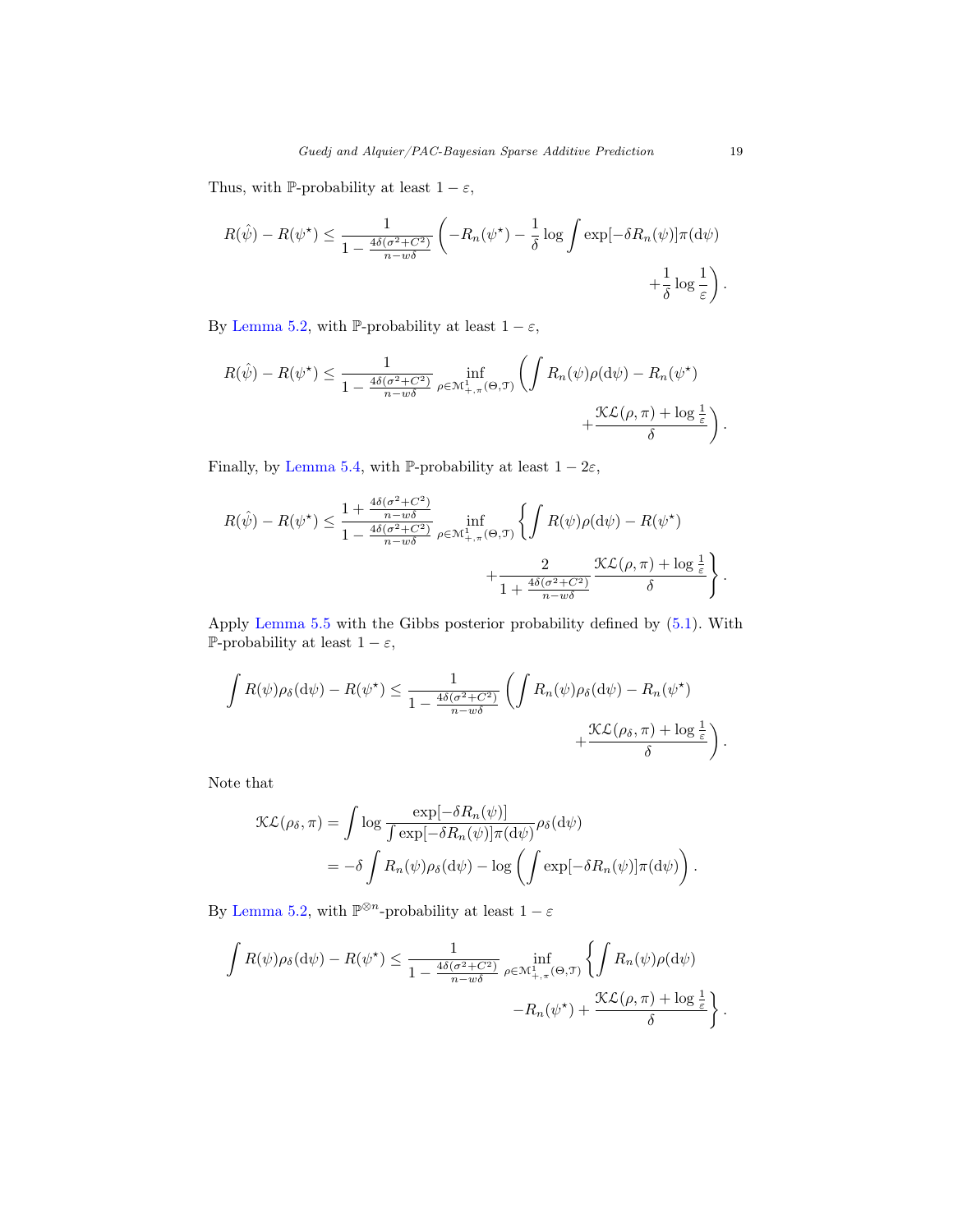By [Lemma 5.4,](#page-16-0) with  $\mathbb{P}^{\otimes n}$ -probability at least  $1-2\varepsilon$ 

$$
\int R(\psi)\rho_{\delta}(\mathrm{d}\psi) - R(\psi^{\star}) \leq \frac{1 + \frac{4\delta(\sigma^2 + C^2)}{n - w\delta}}{1 - \frac{4\delta(\sigma^2 + C^2)}{n - w\delta}} \inf_{\rho \in \mathcal{M}^1_{+, \pi}(\Theta, \mathcal{T})} \left\{ \int R(\psi)\rho(\mathrm{d}\psi) -R(\psi^{\star}) + \frac{2}{1 + \frac{4\delta(\sigma^2 + C^2)}{n - w\delta}} \frac{\mathcal{K}\mathcal{L}(\rho, \pi) + \log\frac{1}{\varepsilon}}{\delta} \right\}.
$$

As  $R$  is a convex function, applying Jensen's inequality gives

$$
\int R(\psi)\rho_{\delta}(\mathrm{d}\psi) \geq R(\hat{\psi}^{\mathbf{A}}).
$$

Finally, note that

$$
\frac{1 + \frac{4\delta(\sigma^2 + C^2)}{n - w\delta}}{1 - \frac{4\delta(\sigma^2 + C^2)}{n - w\delta}} = 1 + \frac{8\ell(\sigma^2 + C^2)}{(1 - \ell)(w + 4\sigma^2 + 4C^2)}.
$$

Proof of [Theorem 2.1.](#page-5-2) Let  $\rho \in M^1_{+, \pi}(\Theta, \mathcal{T})$ . For any  $A \in \mathcal{T}$ , note that  $\rho(A) = \sum_{\mathbf{m} \in \mathcal{M}} \rho_{\mathbf{m}}(A)$  where  $\rho_{\mathbf{m}}(\cdot) = \rho(\cdot \cap \Theta_{\mathbf{m}})$ , the trace of  $\rho$  on  $\Theta_{\mathbf{m}}$ . By Theorem 5.1,  $_{\mathbf{m}\in\mathcal{M}}\rho_{\mathbf{m}}(A)$  where  $\rho_{\mathbf{m}}(\cdot) = \rho(\cdot \cap \Theta_{\mathbf{m}})$ , the trace of  $\rho$  on  $\Theta_{\mathbf{m}}$ . By [Theorem 5.1,](#page-17-0) with P-probability at least  $1 - 2\varepsilon$ 

$$
R(\hat{\psi}) - R(\psi^*) \le \mathcal{D} \inf_{\mathbf{m} \in \mathcal{M}} \inf_{\rho \in \mathcal{M}^1_{+, \pi}(\Theta, \mathcal{T})} \left\{ \int R(\psi) \rho_{\mathbf{m}}(\mathrm{d}\psi) - R(\psi^*) + \frac{\mathcal{K} \mathcal{L}(\rho_{\mathbf{m}}, \pi) + \log \frac{1}{\varepsilon}}{n} \right\}. \quad (5.10)
$$

Note that for any  $\rho \in \mathcal{M}^1_{+,\pi}(\Theta,\mathcal{I})$  and any  $\mathbf{m} \in \mathcal{M}$ ,

$$
\mathcal{KL}(\rho_{\mathbf{m}}, \pi) = \int \log \left( \frac{d\rho_{\mathbf{m}}}{d\pi_{\mathbf{m}}} \right) d\rho_{\mathbf{m}} + \int \log \left( \frac{d\pi_{\mathbf{m}}}{d\pi} \right) d\rho_{\mathbf{m}}
$$
  
= 
$$
\mathcal{KL}(\rho_{\mathbf{m}}, \pi_{\mathbf{m}}) + \log(1/\alpha) \sum_{j \in S(\mathbf{m})} m_j + \log \left( \frac{p}{|S(\mathbf{m})|} \right) + \log \left( \frac{1 - \left( \frac{\alpha}{1 - \alpha} \right)^{p+1}}{1 - \frac{\alpha}{1 - \alpha}} \right).
$$

Next, using the elementary inequality  $\log {n \choose k} \le k \log(ne/k)$  and that  $\frac{\alpha}{1-\alpha} < 1$ ,

$$
\mathcal{KL}(\rho_{\mathbf{m}}, \pi) \leq \mathcal{KL}(\rho_{\mathbf{m}}, \pi_{\mathbf{m}}) + \log(1/\alpha) \sum_{j \in S(\mathbf{m})} m_j + |S(\mathbf{m})| \log \left( \frac{pe}{|S(\mathbf{m})|} \right) + \log \left( \frac{1 - \alpha}{1 - 2\alpha} \right).
$$

We restrict the set of all probabilities absolutely continuous with respect to  $\pi_{\mathbf{m}}$ to uniform probabilities on the ball  $\mathcal{B}^1_{\mathbf{m}}(\mathbf{x}, \zeta)$ , with  $\mathbf{x} \in \mathcal{B}^1_{\mathbf{m}}(0, C)$  and  $0 < \zeta \leq$ 

<span id="page-19-0"></span> $\Box$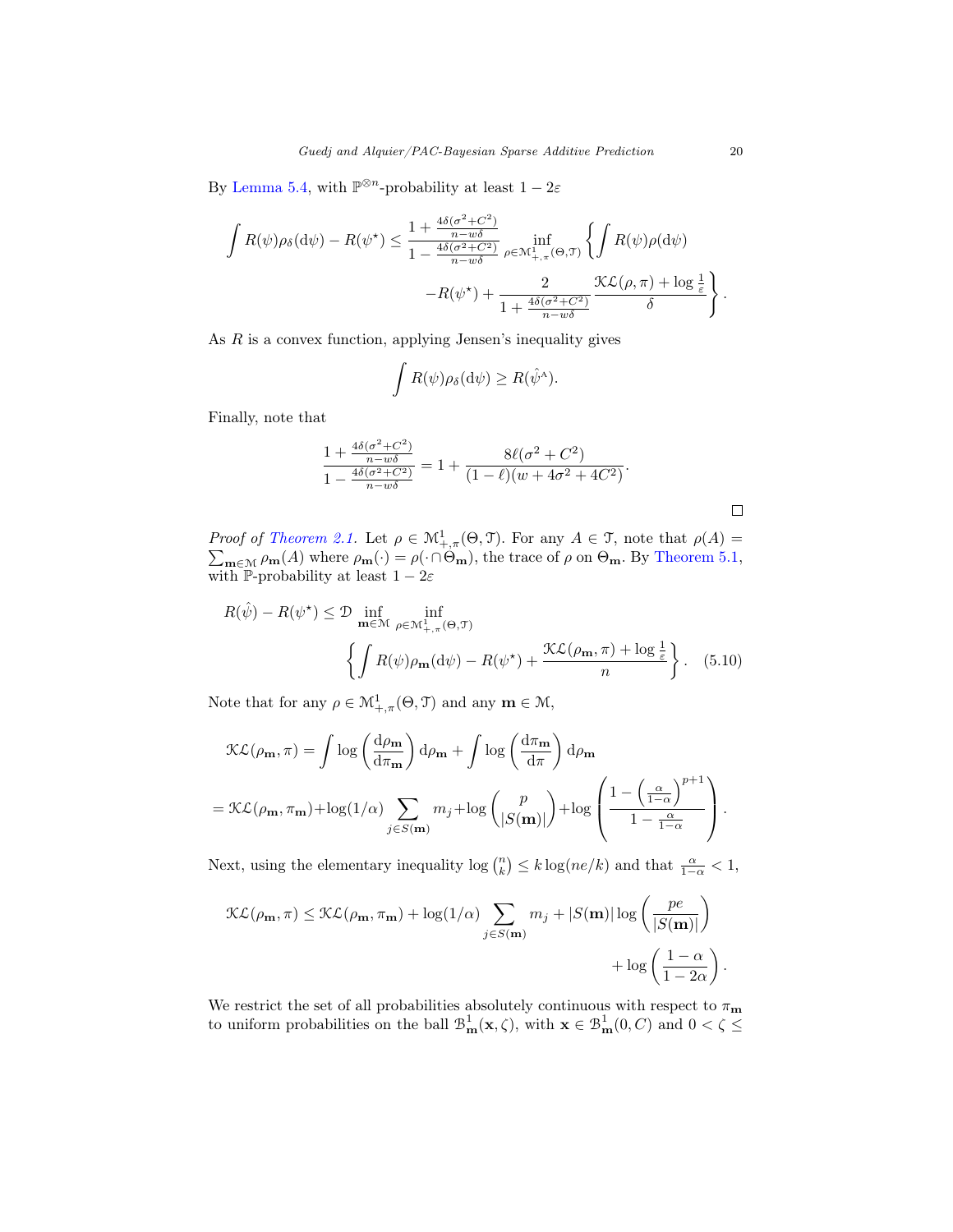$C - ||\theta||_1$ . Such a probability is denoted by  $\mu_{\mathbf{x}, \zeta}$ . With P-probability at least  $1-2\varepsilon$ , it yields that

$$
R(\hat{\psi}) - R(\psi^*) \leq \mathcal{D} \inf_{\mathbf{m} \in \mathcal{M}} \inf_{\theta \in \mathcal{B}^1_{\mathbf{m}}(0,C)} \inf_{\mu_{\theta,\zeta},0 < \zeta \leq C - ||\theta||_1} \left\{ \int R(\psi_{\bar{\theta}}) \mu_{\theta,\zeta}(\mathrm{d}\bar{\theta}) - R(\psi^*) + \frac{1}{n} \left[ \mathcal{KL}(\mu_{\theta,\zeta}, \pi_{\mathbf{m}}) + \log \frac{1}{\varepsilon} + |S(\mathbf{m})| \log \left( \frac{p}{|S(\mathbf{m})|} \right) + \sum_{j \in S(\mathbf{m})} m_j \right] \right\}.
$$

Next, note that

$$
\mathcal{KL}(\mu_{\theta,\zeta}, \pi_{\mathbf{m}}) = \log \left( \frac{V_{\mathbf{m}}(C)}{V_{\mathbf{m}}(\zeta)} \right) = \log \left( \frac{C}{\zeta} \right) \sum_{j \in S(\mathbf{m})} m_j.
$$

Note also that

$$
\int R(\psi_{\bar{\theta}})\mu_{\theta,\zeta}(\mathrm{d}\bar{\theta}) = \int \mathbb{E} \left[Y_1 - \psi_{\bar{\theta}}(\mathbf{X}_1)\right]^2 \mu_{\theta,\zeta}(\mathrm{d}\bar{\theta})
$$
  
= 
$$
\int \mathbb{E} \left[Y_1 - \psi_{\theta}(\mathbf{X}_1) + \psi_{\theta}(\mathbf{X}_1) - \psi_{\bar{\theta}}(\mathbf{X}_1)\right]^2 \mu_{\theta,\zeta}(\mathrm{d}\bar{\theta}),
$$

and

$$
\int \mathbb{E} \left[ Y_1 - \psi_{\theta}(\mathbf{X}_1) + \psi_{\theta}(\mathbf{X}_1) - \psi_{\bar{\theta}}(\mathbf{X}_1) \right]^2 \mu_{\theta,\zeta}(\mathrm{d}\bar{\theta})
$$
\n
$$
= \int R(\psi_{\theta}) \mu_{\theta,\zeta}(\mathrm{d}\bar{\theta}) + \int \mathbb{E} \left[ \psi_{\theta}(\mathbf{X}_1) - \psi_{\bar{\theta}}(\mathbf{X}_1) \right]^2 \mu_{\theta,\zeta}(\mathrm{d}\bar{\theta})
$$
\n
$$
+ 2 \int \mathbb{E} \left\{ \left[ Y_1 - \psi_{\theta}(\mathbf{X}_1) \right] \left[ \psi_{\theta}(\mathbf{X}_1) - \psi_{\bar{\theta}}(\mathbf{X}_1) \right] \right\} \mu_{\theta,\zeta}(\mathrm{d}\bar{\theta}).
$$

Since  $\bar{\theta} \in \mathcal{B}^1_{\mathbf{m}}(\theta, \zeta),$ 

$$
\int \mathbb{E} \left[ \psi_{\theta}(\mathbf{X}_{1}) - \psi_{\bar{\theta}}(\mathbf{X}_{1}) \right]^{2} \mu_{\theta, \zeta}(\mathrm{d}\bar{\theta})
$$
\n
$$
= \int \mathbb{E} \left[ \sum_{j \in S(\mathbf{m})} \sum_{k=1}^{m_{j}} (\theta_{jk} - \bar{\theta}_{jk}) \varphi_{k}(X_{1j}) \right]^{2} \mu_{\theta, \zeta}(\mathrm{d}\bar{\theta})
$$
\n
$$
\leq ||\theta - \bar{\theta}||_{1}^{2} \max_{k} ||\varphi_{k}||_{\infty}^{2} \leq \zeta^{2},
$$

and by the Fubini-Tonelli theorem,

$$
2\int \mathbb{E}\{[Y_1 - \psi_{\theta}(\mathbf{X}_1)][\psi_{\theta}(\mathbf{X}_1) - \psi_{\bar{\theta}}(\mathbf{X}_1)]\}\mu_{\theta,\zeta}(d\bar{\theta})
$$
  
= 
$$
2\mathbb{E}\left[[Y_1 - \psi_{\theta}(\mathbf{X}_1)]\int [\psi_{\theta}(\mathbf{X}_1) - \psi_{\bar{\theta}}(\mathbf{X}_1)]\mu_{\theta,\zeta}(d\bar{\theta})\right] = 0,
$$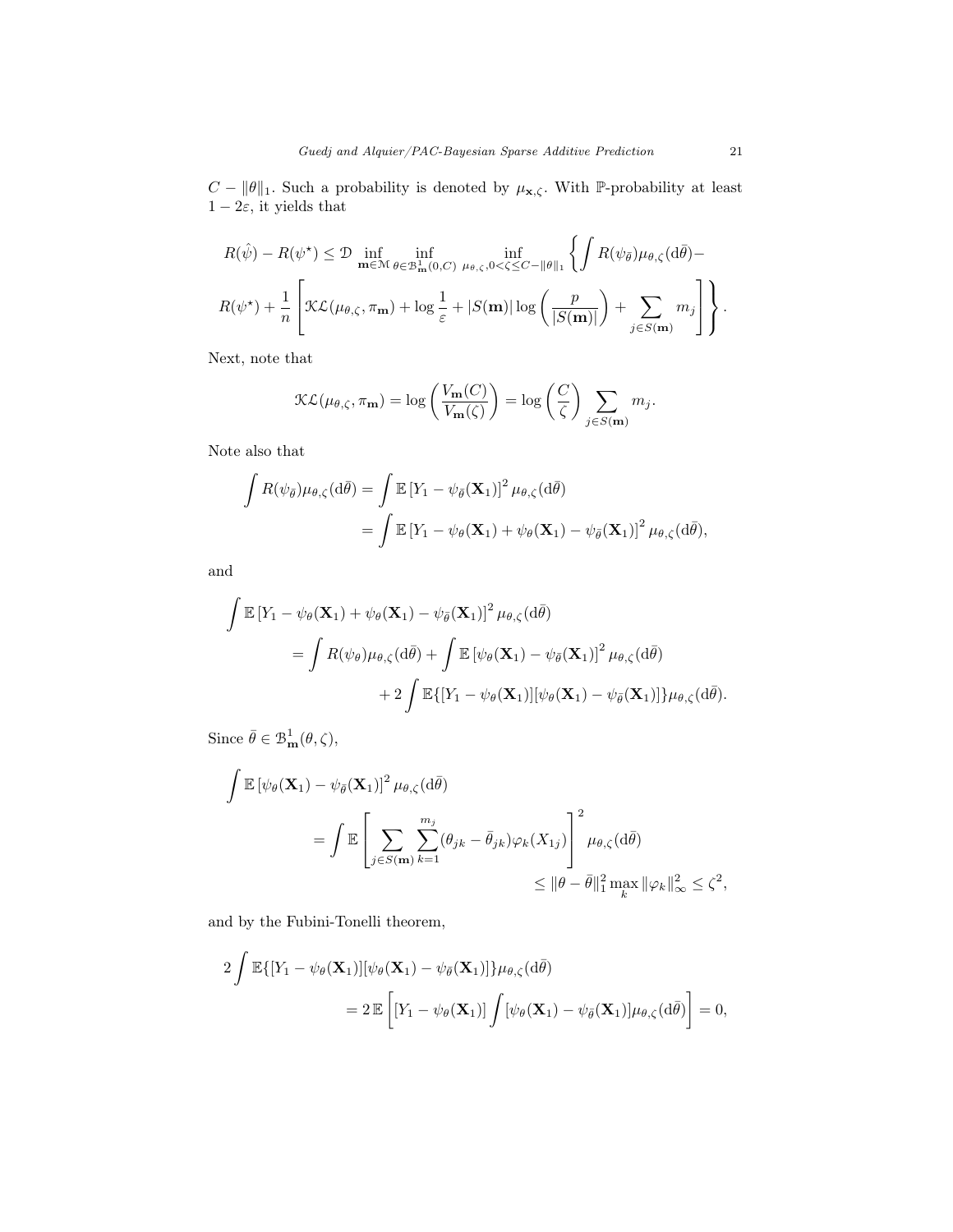since  $\int \psi_{\bar{\theta}}(\mathbf{X}_1)\mu_{\theta,\zeta}(\mathrm{d}\bar{\theta}) = \psi_{\theta}(\mathbf{X}_1)$ . Consequently, as

$$
\int R(\psi_{\theta})\mu_{\theta,\zeta}(\mathrm{d}\bar{\theta}) = R(\psi_{\theta}),
$$

we get

$$
\int R(\psi_{\bar{\theta}})\mu_{\theta,\zeta}(\mathrm{d}\bar{\theta}) \leq R(\psi_{\theta}) + \zeta^2.
$$

So with P-probability at least  $1 - 2\varepsilon$ ,

$$
R(\hat{\psi}) - R(\psi^*) \leq \mathcal{D} \inf_{\mathbf{m} \in \mathcal{M}} \inf_{\theta \in \mathcal{B}^1_{\mathbf{m}}(0,C)} \inf_{\mu_{\theta,\zeta},0 < \zeta \leq C - ||\theta||_1} \left\{ R(\psi_{\theta}) + \zeta^2 - R(\psi^*) \right\}
$$

$$
+ \frac{1}{n} \left[ \log(C/\zeta) \sum_{j \in S(\mathbf{m})} m_j + \log \frac{1}{\varepsilon} + |S(\mathbf{m})| \log \left( \frac{p}{|S(\mathbf{m})|} \right) + \sum_{j \in S(\mathbf{m})} m_j \right] \right\}.
$$

The function  $t \mapsto t^2 + \log(C/t) \sum_{j \in S(m)} m_j/n$  is convex. Its minimum is unique and is reached for  $t = [\sum_{j \in S(m)} m_j/(2n)]^{1/2}$ . With P-probability at least  $1-2\varepsilon$ ,

$$
R(\hat{\psi}) - R(\psi^*) \leq \mathcal{D} \inf_{\mathbf{m} \in \mathcal{M}} \inf_{\theta \in \mathcal{B}_{\mathbf{m}}^1(0, C)} \left\{ R(\psi_{\theta}) - R(\psi^*) \right\}
$$

$$
+ |S(\mathbf{m})| \frac{\log(p/|S(\mathbf{m})|)}{n} + \frac{\log(n)}{n} \sum_{j \in S(\mathbf{m})} m_j + \frac{\log(1/\varepsilon)}{n} \right\},
$$

where  $D$  is a constant depending only on  $w, \sigma, C, \ell$  and  $\alpha$ . As the same inequality holds for  $\hat{\psi}^{\mathcal{A}}$ , this concludes the proof.  $\Box$ 

Proof of [Theorem 2.2.](#page-6-1) Recall [Theorem 2.1.](#page-5-2) [A3](#page-6-0) gives

$$
R(\psi_{\theta}) - R(\psi^{\star}) = \int (\psi_{\theta}(\mathbf{x}) - \psi^{\star}(\mathbf{x}))^{2} d\mathcal{P}(\mathbf{x}) \leq B \int (\psi_{\theta}(\mathbf{x}) - \psi^{\star}(\mathbf{x}))^{2} d\mathbf{x}.
$$

For any  $m \in \mathcal{M}$ , define

$$
\psi_{\mathbf{m}}^{\star}=\sum_{j=1}^{p}\sum_{k=1}^{m_{j}}\theta_{jk}^{\star}\varphi_{k}.
$$

Recalling [\(5.3\)](#page-13-3) and [A3,](#page-6-0) for a  $\mathbf{m} \in \mathcal{M}$  we may now write that

$$
\inf_{\theta \in \Theta_{\mathbf{m}}} R(\psi_{\theta}) - R(\psi^{\star}) \le R(\psi^{\star}_{\mathbf{m}}) - R(\psi^{\star}) \le B \int (\psi^{\star}(\mathbf{x}) - \psi^{\star}_{\mathbf{m}}(\mathbf{x}))^{2} d\mathbf{x}
$$

$$
= B \int \left( \sum_{j=1}^{p} \sum_{k=1+m_{j}}^{\infty} \theta_{jk}^{\star} \varphi_{k}(\mathbf{x}) \right)^{2} d\mathbf{x}.
$$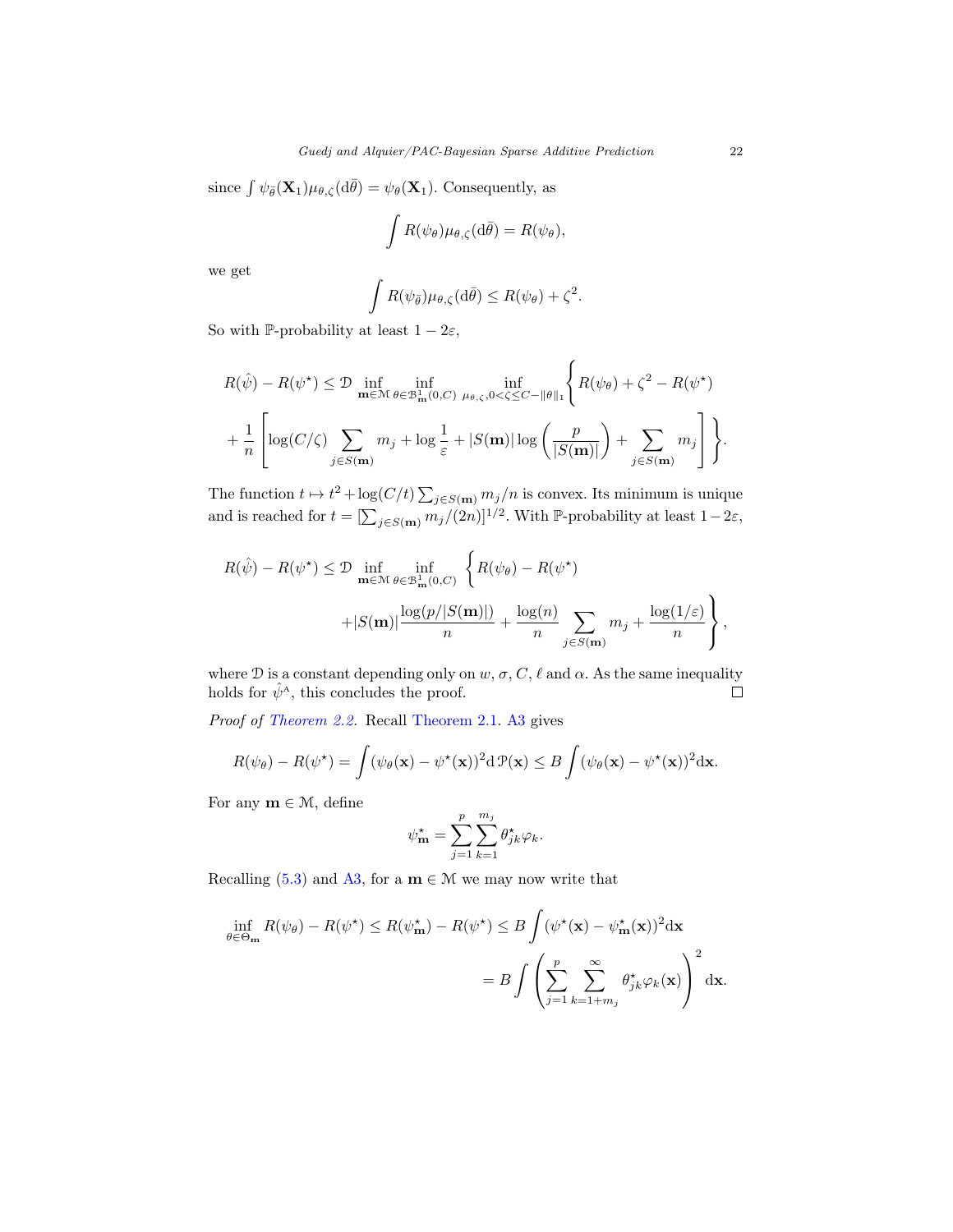As  $\{\varphi_k\}_{k=1}^{\infty}$  forms an orthonormal basis,

$$
B\int \left(\sum_{j=1}^p \sum_{k=1+m_j}^\infty \theta_{jk}^* \varphi_k(\mathbf{x})\right)^2 d\mathbf{x} = B \sum_{j=1}^p \sum_{k=1+m_j}^\infty (\theta_{jk}^*)^2
$$
  

$$
\leq B \sum_{j \in S^*} d_j (1+m_j)^{-2r_j}.
$$

As a consequence, with P-probability at least  $1 - 2\varepsilon$ ,

$$
R(\hat{\psi}) - R(\psi^*) \leq \mathcal{D} \inf_{\mathbf{m} \in \mathcal{M}} \left\{ B \sum_{j \in S^*} \left\{ d_j (1 + m_j)^{-2r_j} + \frac{m_j}{n} \log(n) \right\} + |S^*| \frac{\log(p/|S^*|)}{n} + \frac{\log(1/\varepsilon)}{n} \right\}
$$

where D is the same constant as in [Theorem 2.1.](#page-5-2) For any  $r \geq 2$ , the function  $t \mapsto d_j (1+t)^{-2r_j} + \frac{\log(n)}{n}$  $\frac{\zeta(n)}{n}t$  is convex and admits a minimum in  $\left(\frac{\log(n)}{2r_i d_i n}\right)$  $\frac{\log(n)}{2r_j d_j n}$  $\Big)^{-\frac{1}{2r_j+1}} - 1.$ Accordingly, choosing  $m_j \sim \left(\frac{\log(n)}{2r_i d_i n}\right)$  $\frac{\log(n)}{2r_jd_jn}$  $\Big)^{-\frac{1}{2r_j+1}}-1$  yields that with P-probability at least  $1 - 2\varepsilon$ ,

$$
R(\hat{\psi}) - R(\psi^\star) \leq \mathcal{D} \left\{ \sum_{j \in S^\star} d_j^{\frac{1}{2r_j+1}} \left( \frac{\log(n)}{2nr_j} \right)^{\frac{2r_j}{2r_j+1}} + |S^\star| \frac{\log\left(\frac{p}{|S^\star|}\right)}{n} + \frac{\log(1/\varepsilon)}{n} \right\},
$$

where  $\mathcal D$  is a constant depending only on  $\alpha$ ,  $w$ ,  $\sigma$ ,  $C$ ,  $\ell$  and  $B$ , and that ends the proof.  $\Box$ 

Proof of [Theorem 2.3.](#page-7-1) The proof is similar to the proof of [Theorem 2.1.](#page-5-2) From [\(5.10\)](#page-19-0) and for any  $\rho \in \mathcal{M}^1_{+,\pi}(\Theta,\mathcal{I})$  and any  $\mathbf{m} \in \mathcal{M}$ ,

$$
\mathcal{KL}(\rho_{\mathbf{m}}, \pi) = \mathcal{KL}(\rho_{\mathbf{m}}, \pi_{\mathbf{m}}) + \log(1/\alpha)|S(\mathbf{m})| + \log\binom{p}{|S(\mathbf{m})|} + \log\left(\frac{1 - \left(\alpha \frac{1 - \alpha^{K+1}}{1 - \alpha}\right)^{p+1}}{1 - \alpha \frac{1 - \alpha^{K+1}}{1 - \alpha}}\right) + \sum_{j \in S(\mathbf{m})} \log\binom{K}{|S(\mathbf{m}_j)|}.
$$

Using the elementary inequality  $\log {n \choose k} \le k \log(ne/k)$  and that  $\alpha \frac{1-\alpha^{K+1}}{1-\alpha}$  $\frac{-\alpha^{n+1}}{1-\alpha} \in (0,1)$ since  $\alpha < 1/2$ ,

$$
\mathcal{KL}(\rho_{\mathbf{m}}, \pi) \leq \mathcal{KL}(\rho_{\mathbf{m}}, \pi_{\mathbf{m}}) + |S(\mathbf{m})| \left[ \log(1/\alpha) + \log \left( \frac{pe}{|S(\mathbf{m})|} \right) \right] + \sum_{j \in S(\mathbf{m})} |S(\mathbf{m}_j)| \log \left( \frac{Ke}{|S(\mathbf{m}_j)|} \right) + \log \left( \frac{1 - \alpha}{1 - 2\alpha} \right).
$$

,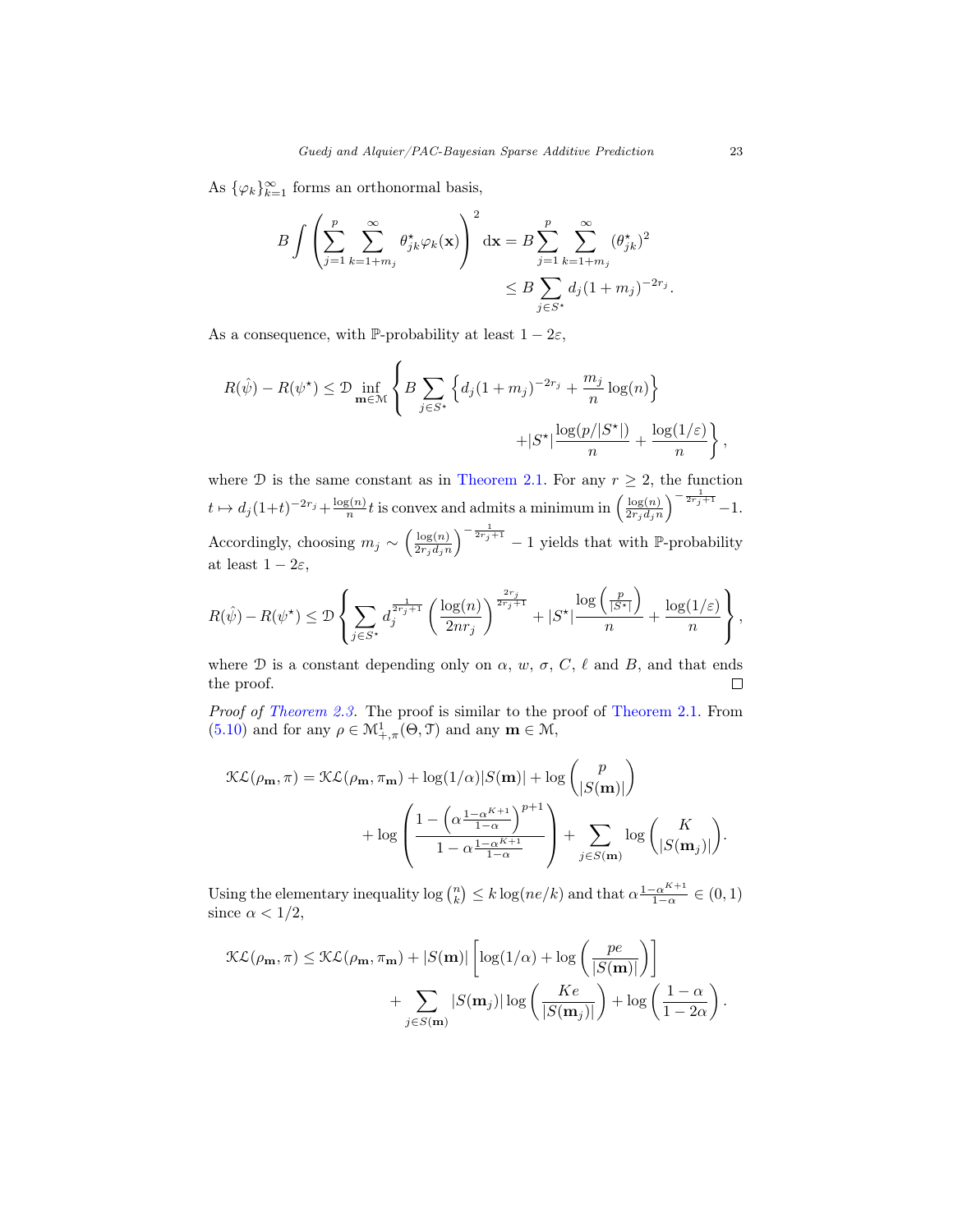Thus with P-probability at least  $1 - 2\varepsilon$ ,

$$
R(\hat{\psi}) - R(\psi^*) \leq \mathcal{D} \inf_{\mathbf{m} \in \mathcal{M}} \inf_{\theta \in \mathcal{B}^{\perp}_{\mathbf{m}}(0,C)} \inf_{\mu_{\theta,\zeta},0 < \zeta \leq C - ||\theta||_1} \left\{ R(\psi_{\theta}) + \zeta^2 - R(\psi^*) \right\}
$$

$$
+ \frac{1}{n} \left[ \left[ \log(C/\zeta) + \log(K) \right] \sum_{j \in S(\mathbf{m})} |S(\mathbf{m}_j)| + \log \frac{1}{\varepsilon} + |S(\mathbf{m})| \log \left( \frac{p}{|S(\mathbf{m})|} \right) \right] \right\}.
$$

Hence with P-probability at least  $1 - 2\varepsilon$ ,

$$
\begin{aligned} R(\hat{\psi}) - R(\psi^*) \\ R(\hat{\psi}^{\mathsf{A}}) - R(\psi^*) \end{aligned} \Big\} &\leq \mathcal{D} \inf_{\mathbf{m} \in \mathcal{M}} \inf_{\theta \in \mathcal{B}_{\mathbf{m}}^{\mathsf{I}}(0, C)} \left\{ R(\psi_{\theta}) - R(\psi^*) \\ + |S(\mathbf{m})| \frac{\log(p/|S(\mathbf{m})|)}{n} + \frac{\log(nK)}{n} \sum_{j \in S(\mathbf{m})} |S(\mathbf{m}_j)| + \frac{\log(1/\varepsilon)}{n} \right\},
$$

where  $\mathcal D$  is a numerical constant depending upon  $w, \sigma, C, \ell$  and  $\alpha$ .

 $\Box$ 

## <span id="page-23-0"></span>Acknowledgements

The authors are grateful to Gérard Biau and Éric Moulines for their constant implication, and to Christophe Giraud and Taiji Suzuki for valuable insights and comments.

#### <span id="page-23-1"></span>References

- <span id="page-23-4"></span>[1] Alquier, P. (2006). Transductive and Inductive Adaptive Inference for Regression and Density Estimation PhD thesis, Université Paris 6 - UPMC.
- <span id="page-23-5"></span>[2] Alquier, P. (2008). PAC-Bayesian Bounds for Randomized Empirical Risk Minimizers. Mathematical Methods of Statistics 17 279–304.
- <span id="page-23-9"></span>[3] Alquier, P. and Biau, G. (2011). Sparse Single-Index Model. (arXiv preprint).
- <span id="page-23-7"></span>[4] ALQUIER, P. and LOUNICI, K. (2011). PAC-Bayesian Theorems for Sparse Regression Estimation with Exponential Weights. Electronic Journal of Statistics 5 127–145.
- <span id="page-23-2"></span>[5] AUDIBERT, J.-Y. (2004a). Aggregated estimators and empirical complexity for least square regression. Annales de l'Institut Henri Poincaré : Probabilités et Statistiques 40 685–736.
- <span id="page-23-3"></span>[6] AUDIBERT, J.-Y. (2004b). Théorie statistique de l'apprentissage: une approche PAC-Bayésienne PhD thesis, Université Paris 6 - UPMC.
- <span id="page-23-8"></span>[7] AUDIBERT, J.-Y. (2009). Fast learning rates in statistical inference through aggregation. The Annals of Statistics 37 1591–1646.
- <span id="page-23-6"></span>[8] AUDIBERT, J.-Y. and CATONI, O. (2010). Robust linear regression through PAC-Bayesian truncation. (arXiv preprint).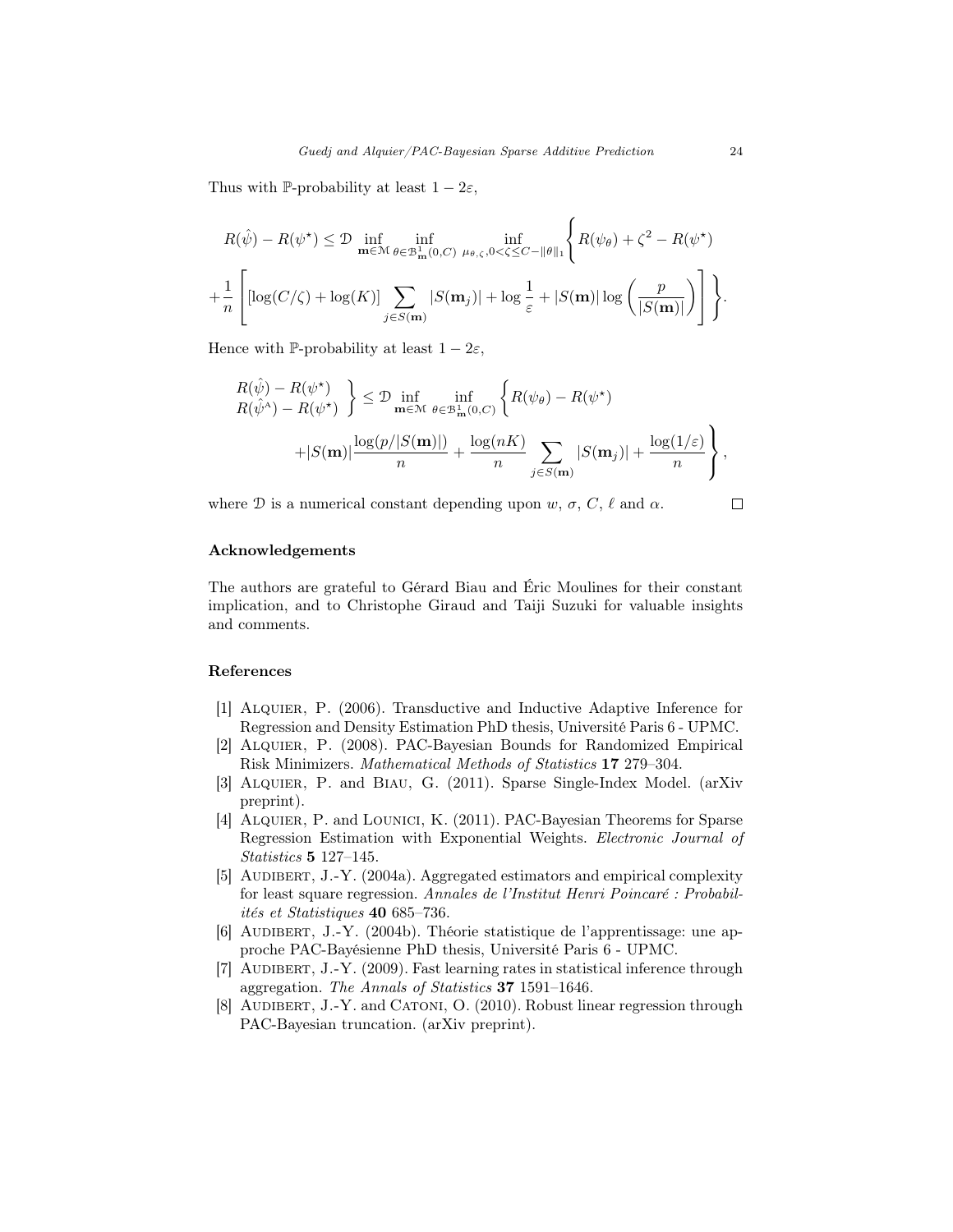- <span id="page-24-11"></span>[9] AUDIBERT, J.-Y. and CATONI, O. (2011). Robust linear least squares regression. The Annals of Statistics 39 2766–2794.
- <span id="page-24-3"></span>[10] Bickel, P. J., Ritov, Y. and Tsybakov, A. B. (2009). Simultaneous analysis of Lasso and Dantzig selector. The Annals of Statistics 37 1705– 1732.
- <span id="page-24-2"></span>[11] BUNEA, F., TSYBAKOV, A. B. and WEGKAMP, M. (2006). Aggregation and sparsity via  $\ell_1$ -penalized least squares. In *Proceedings of the 19th* annual conference on Computational Learning Theory 379–391. Springer-Verlag.
- <span id="page-24-1"></span>[12] Bühlmann, P. and van de Geer, S. A. (2011). Statistics for High-Dimensional Data. Springer.
- <span id="page-24-16"></span>[13] CARLIN, B. P. and CHIB, S. (1995). Bayesian Model choice via Markov Chain Monte Carlo Methods. Journal of the Royal Statistical Society, Series B 57 473–484.
- <span id="page-24-9"></span>[14] Catoni, O. (2004). Statistical Learning Theory and Stochastic Optimization. École d'Été de Probabilités de Saint-Flour XXXI – 2001. Springer.
- <span id="page-24-10"></span>[15] CATONI, O. (2007). PAC-Bayesian Supervised Classification: The Thermodynamics of Statistical Learning. Lecture notes – Monograph Series 56. Institute of Mathematical Statistics.
- <span id="page-24-12"></span>[16] Dalalyan, A. and Tsybakov, A. B. (2008). Aggregation by exponential weighting, sharp oracle inequalities and sparsity. Machine Learning 72 39– 61.
- <span id="page-24-13"></span>[17] DALALYAN, A. and TSYBAKOV, A. B. (2012). Sparse Regression Learning by Aggregation and Langevin Monte-Carlo. Journal of Computer and System Sciences 78 1423–1443.
- <span id="page-24-7"></span>[18] GIRAUD, C., HUET, S. and VERZELEN, N. (2012). High-dimensional regression with unknown variance. (arXiv preprint).
- <span id="page-24-15"></span>[19] Green, P. J. (1995). Reversible jump Markov chain Monte Carlo computation and Bayesian model determination. Biometrika 82 711–732.
- <span id="page-24-17"></span>[20] HANS, C., DOBRA, A. and WEST, M. (2007). Shotgun Stochastic Search for "Large p" Regression. Journal of the American Statistical Association 102 507–516.
- <span id="page-24-4"></span>[21] HASTIE, T. and TIBSHIRANI, R. (1986). Generalized Additive Models. Statistical Science 1 297–318.
- <span id="page-24-5"></span>[22] HASTIE, T. and TIBSHIRANI, R. (1990). Generalized Additive Models. Monographs on Statistics and Applied Probability 43. Chapman & Hall/CRC.
- <span id="page-24-0"></span>[23] HASTIE, T., TIBSHIRANI, R. and FRIEDMAN, J. (2009). The Elements of Statistical Learning – Data mining, Inference, and Prediction, Second ed. Springer.
- <span id="page-24-6"></span>[24] HÄRDLE, W. K. (1990). Applied nonparametric regression. Cambridge University Press.
- <span id="page-24-8"></span>[25] KOLTCHINSKII, V. and YUAN, M. (2010). Sparsity in multiple kernel learning. The Annals of Statistics 38 3660–3695.
- <span id="page-24-14"></span>[26] Marin, J.-M. and Robert, C. P. (2007). Bayesian Core: A Practical Approach to Computational Bayesian Statistics. Springer.